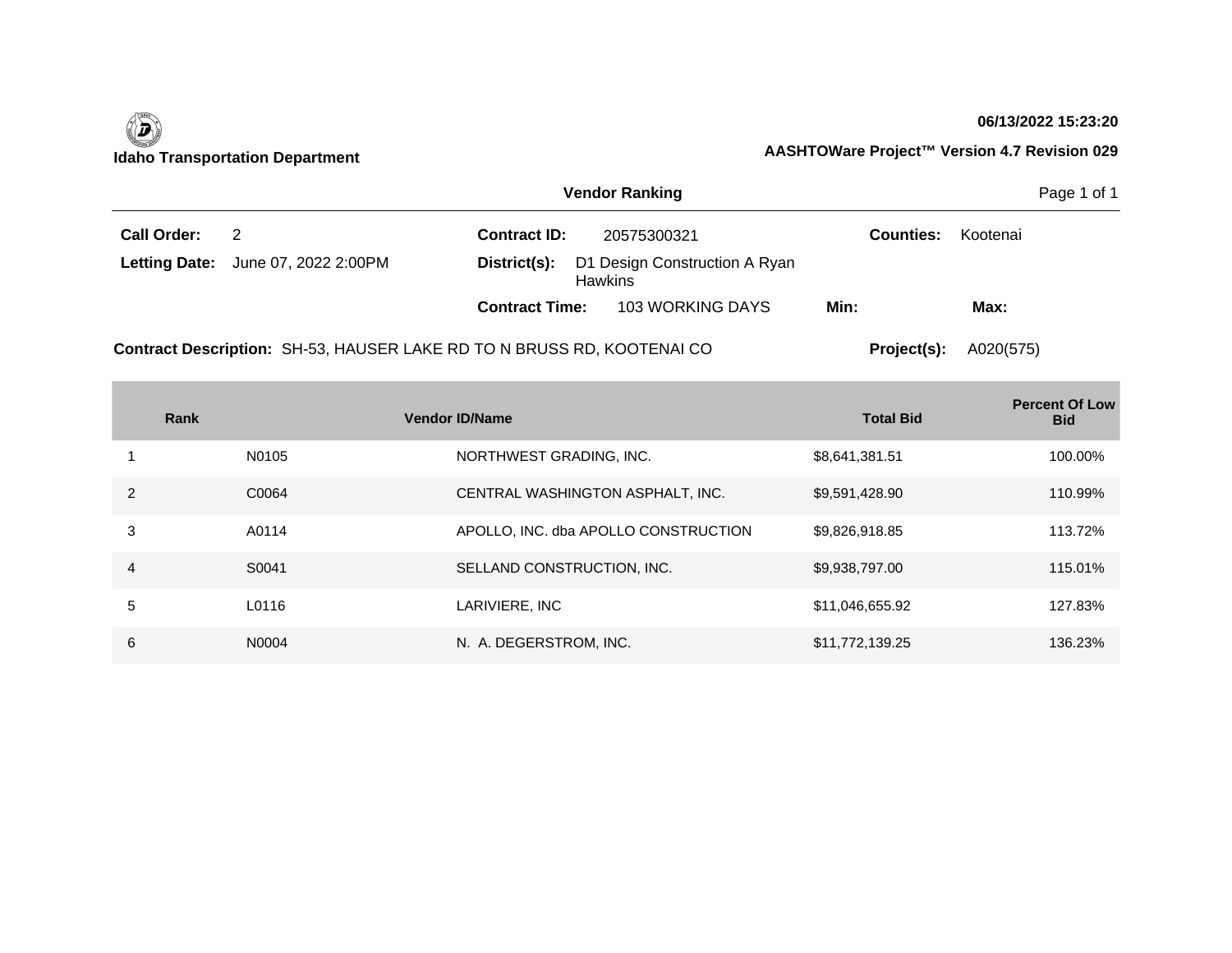# **06/13/2022 15:23:20**

|                                 | Page 1 of 30                                              |  |
|---------------------------------|-----------------------------------------------------------|--|
| <b>Proposal ID: 20575300321</b> | <b>Counties: Kootenai</b>                                 |  |
| Letting Date: June 07, 2022     | <b>District(s):</b> D1 Design Construction A Ryan Hawkins |  |
| Call Order: 2                   | <b>Project(s): A020(575)</b>                              |  |

**Contract Time:** 103 WORKING DAYS

| Line No / Item ID<br><b>Item Description</b> |                                                    | (1) NORTHWEST GRADING,<br>INC. |                   | (2) CENTRAL WASHINGTON<br><b>ASPHALT, INC.</b> |                        | (3) APOLLO, INC. dba APOLLO<br><b>CONSTRUCTION</b> |                   |                   |
|----------------------------------------------|----------------------------------------------------|--------------------------------|-------------------|------------------------------------------------|------------------------|----------------------------------------------------|-------------------|-------------------|
|                                              | Alt Set / Alt Member                               | <b>Quantity and Units</b>      | <b>Unit Price</b> | <b>Ext Amount</b>                              | <b>Unit Price</b>      | <b>Ext Amount</b>                                  | <b>Unit Price</b> | <b>Ext Amount</b> |
| <b>SECTION:</b>                              | 0001                                               | (WORK BY CONTRACT A020(575)    |                   | <b>Cat Alt Set:</b>                            | <b>Cat Alt Member:</b> |                                                    | LCC:              |                   |
| 0005                                         | 105-010A                                           | 25,000.000                     | 1.00000           | 25,000.00                                      | 1.00000                | 25,000.00                                          | 1.00000           | 25,000.00         |
|                                              | <b>DISPUTE REVIEW BOARD-3</b><br>MEMBER(CONT ITEM) | CA                             |                   |                                                |                        |                                                    |                   |                   |
| 0010                                         | 110-005A                                           | 1,100.000                      | 0.80000           | 880.00                                         | 0.80000                | 880.00                                             | 0.80000           | 880.00            |
| <b>TRAINING</b>                              |                                                    | <b>HR</b>                      |                   |                                                |                        |                                                    |                   |                   |
| 0015                                         | 201-005A                                           | 16.500                         | 2,631.27000       | 43,415.96                                      | 5,200.00000            | 85,800.00                                          | 9,238.00000       | 152,427.00        |
|                                              | <b>CLEARING &amp; GRUBBING</b>                     | <b>ACRE</b>                    |                   |                                                |                        |                                                    |                   |                   |
| 0020                                         | 202-005B                                           | 476.000                        | 381.27000         | 181,484.52                                     | 450.00000              | 214,200.00                                         | 166.00000         | 79,016.00         |
|                                              | SELECTIVE REM OF TREES<br><b>INCLUDING STUMPS</b>  | <b>EACH</b>                    |                   |                                                |                        |                                                    |                   |                   |
| 0025                                         | 203-050B                                           | 5,000.000                      | 1.00000           | 5,000.00                                       | 1.00000                | 5,000.00                                           | 1.00000           | 5,000.00          |
| <b>DISPOSAL</b>                              | <b>HAZARDOUS MATERIAL</b><br>TESTING, REMOVAL, AND | CA                             |                   |                                                |                        |                                                    |                   |                   |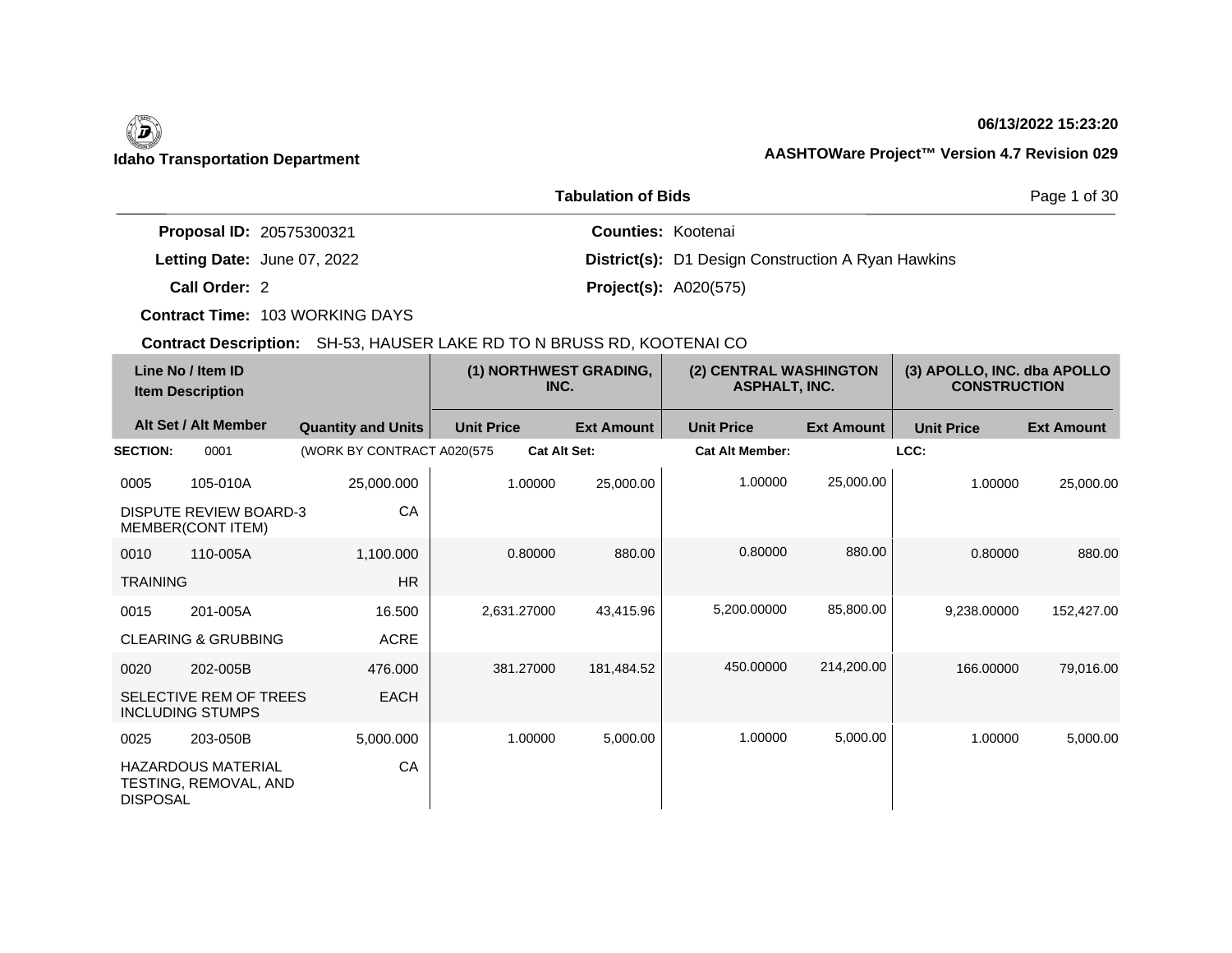# **06/13/2022 15:23:20**

Page 2 of 30

|                                 | <b>Tabulation of Bids</b>                                 |
|---------------------------------|-----------------------------------------------------------|
| <b>Proposal ID: 20575300321</b> | <b>Counties: Kootenai</b>                                 |
| Letting Date: June 07, 2022     | <b>District(s):</b> D1 Design Construction A Ryan Hawkins |
| Call Order: 2                   | <b>Project(s): A020(575)</b>                              |

**Contract Time:** 103 WORKING DAYS

| Line No / Item ID<br><b>Item Description</b> |                                | (1) NORTHWEST GRADING,<br>INC. |                   | (2) CENTRAL WASHINGTON<br><b>ASPHALT, INC.</b> |                        | (3) APOLLO, INC. dba APOLLO<br><b>CONSTRUCTION</b> |                   |                   |
|----------------------------------------------|--------------------------------|--------------------------------|-------------------|------------------------------------------------|------------------------|----------------------------------------------------|-------------------|-------------------|
|                                              | Alt Set / Alt Member           | <b>Quantity and Units</b>      | <b>Unit Price</b> | <b>Ext Amount</b>                              | <b>Unit Price</b>      | <b>Ext Amount</b>                                  | <b>Unit Price</b> | <b>Ext Amount</b> |
| <b>SECTION:</b>                              | 0001                           | (WORK BY CONTRACT A020(575     |                   | <b>Cat Alt Set:</b>                            | <b>Cat Alt Member:</b> |                                                    | LCC:              |                   |
| 0030                                         | 203-075A                       | 698.000                        | 5.96000           | 4,160.08                                       | 12.00000               | 8,376.00                                           | 7.80000           | 5,444.40          |
| <b>REM OF FENCE</b>                          |                                | <b>FT</b>                      |                   |                                                |                        |                                                    |                   |                   |
| 0035                                         | 203-125A                       | (1.000)                        | 8,076.67000       | 8,076.67                                       | 3,000.00000            | 3,000.00                                           | 1,000.00000       | 1,000.00          |
| <b>ITEMS</b>                                 | <b>REM OF MISCELLANEOUS</b>    | L S                            |                   |                                                |                        |                                                    |                   |                   |
| 0040                                         | 203-125C                       | 304.000                        | 12.18000          | 3,702.72                                       | 20.00000               | 6,080.00                                           | 34.00000          | 10.336.00         |
| <b>ITEMS</b>                                 | <b>REM OF MISCELLANEOUS</b>    | <b>FT</b>                      |                   |                                                |                        |                                                    |                   |                   |
| 0045                                         | 203-130A                       | 24,729.000                     | 0.56000           | 13.848.24                                      | 0.50000                | 12,364.50                                          | 0.55000           | 13,600.95         |
|                                              | <b>REMOVAL OF PAV MARKINGS</b> | <b>FT</b>                      |                   |                                                |                        |                                                    |                   |                   |
| 0050                                         | 203-130B                       | 100.000                        | 11.14000          | 1,114.00                                       | 10.00000               | 1,000.00                                           | 11.00000          | 1,100.00          |
|                                              | <b>REMOVAL OF PAV MARKINGS</b> | <b>SF</b>                      |                   |                                                |                        |                                                    |                   |                   |
| 0055                                         | 203-135A                       | 29.000                         | 100.26000         | 2,907.54                                       | 94.00000               | 2,726.00                                           | 100.00000         | 2,900.00          |
|                                              | <b>REMOVAL OF SIGN</b>         | EACH                           |                   |                                                |                        |                                                    |                   |                   |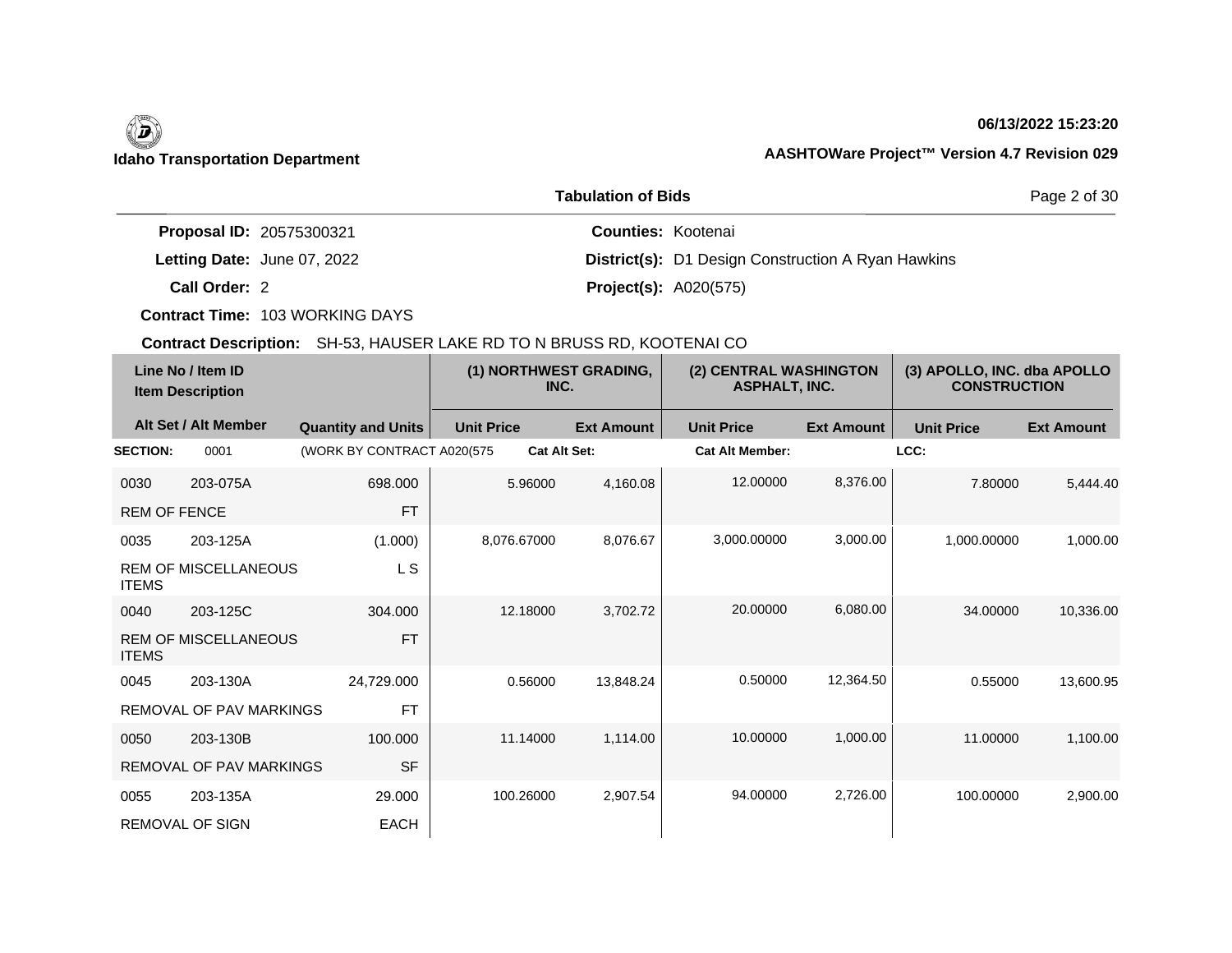# **06/13/2022 15:23:20**

Page 3 of 30

| <b>Tabulation of Bids</b>   |                                                           |  |  |  |  |
|-----------------------------|-----------------------------------------------------------|--|--|--|--|
| Proposal ID: 20575300321    | <b>Counties: Kootenai</b>                                 |  |  |  |  |
| Letting Date: June 07, 2022 | <b>District(s):</b> D1 Design Construction A Ryan Hawkins |  |  |  |  |
| Call Order: 2               | <b>Project(s): A020(575)</b>                              |  |  |  |  |

**Contract Time:** 103 WORKING DAYS

| Line No / Item ID<br><b>Item Description</b> |                        | (1) NORTHWEST GRADING,<br>INC. |                   | (2) CENTRAL WASHINGTON<br><b>ASPHALT, INC.</b> |                        | (3) APOLLO, INC. dba APOLLO<br><b>CONSTRUCTION</b> |                   |                   |
|----------------------------------------------|------------------------|--------------------------------|-------------------|------------------------------------------------|------------------------|----------------------------------------------------|-------------------|-------------------|
|                                              | Alt Set / Alt Member   | <b>Quantity and Units</b>      | <b>Unit Price</b> | <b>Ext Amount</b>                              | <b>Unit Price</b>      | <b>Ext Amount</b>                                  | <b>Unit Price</b> | <b>Ext Amount</b> |
| <b>SECTION:</b>                              | 0001                   | (WORK BY CONTRACT A020(575     |                   | <b>Cat Alt Set:</b>                            | <b>Cat Alt Member:</b> |                                                    | LCC:              |                   |
| 0060                                         | 205-005A               | 70,000.000                     | 9.60000           | 672,000.00                                     | 19.00000               | 1,330,000.00                                       | 16.00000          | 1,120,000.00      |
| <b>EXCAVATION</b>                            |                        | <b>CY</b>                      |                   |                                                |                        |                                                    |                   |                   |
| 0065                                         | 205-040A               | 1,550.000                      | 36.10000          | 55,955.00                                      | 35.00000               | 54,250.00                                          | 48.23000          | 74,756.50         |
|                                              | <b>GRANULAR BORROW</b> | <b>CY</b>                      |                   |                                                |                        |                                                    |                   |                   |
| 0070                                         | 205-060A               | 4,600.000                      | 6.68000           | 30,728.00                                      | 20.00000               | 92,000.00                                          | 19.00000          | 87,400.00         |
| <b>ABATEMENT</b>                             | <b>WATER FOR DUST</b>  | MG                             |                   |                                                |                        |                                                    |                   |                   |
| 0075                                         | 205-095A               | 50,000.000                     | 1.00000           | 50,000.00                                      | 1.00000                | 50,000.00                                          | 1.00000           | 50,000.00         |
|                                              | SOFT SPOT REPAIR       | CA                             |                   |                                                |                        |                                                    |                   |                   |
| 0080                                         | 212-011A               | 6,536.000                      | 3.03000           | 19,804.08                                      | 3.00000                | 19,608.00                                          | 4.50000           | 29,412.00         |
| <b>FIBER WATTLE</b>                          |                        | <b>FT</b>                      |                   |                                                |                        |                                                    |                   |                   |
| 0085                                         | 212-060A               | 4.000                          | 2.480.90000       | 9,923.60                                       | 20,000.00000           | 80,000.00                                          | 3,300.00000       | 13,200.00         |
| <b>ENTRANCE</b>                              | STABILIZED CONST       | <b>EACH</b>                    |                   |                                                |                        |                                                    |                   |                   |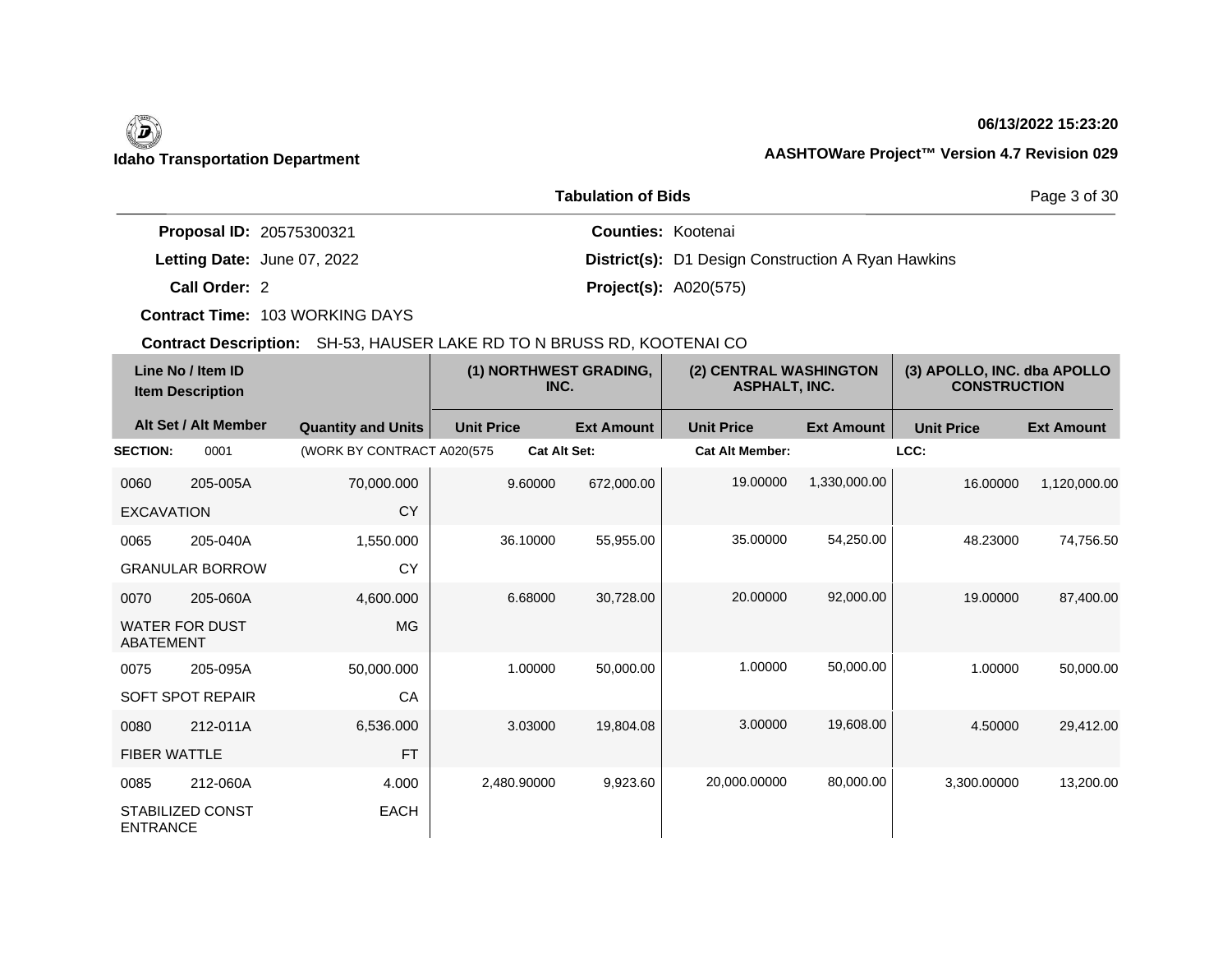# (D)

# **06/13/2022 15:23:20**

## **Idaho Transportation Department AASHTOWare Project™ Version 4.7 Revision 029**

|                                 | Page 4 of 30                                              |  |
|---------------------------------|-----------------------------------------------------------|--|
| <b>Proposal ID: 20575300321</b> | <b>Counties: Kootenai</b>                                 |  |
| Letting Date: June 07, 2022     | <b>District(s):</b> D1 Design Construction A Ryan Hawkins |  |
| Call Order: 2                   | <b>Project(s): A020(575)</b>                              |  |

**Contract Time:** 103 WORKING DAYS

| Line No / Item ID<br><b>Item Description</b> |                          | (1) NORTHWEST GRADING,<br>INC. |                     | (2) CENTRAL WASHINGTON<br><b>ASPHALT, INC.</b> |                        | (3) APOLLO, INC. dba APOLLO<br><b>CONSTRUCTION</b> |                   |                   |
|----------------------------------------------|--------------------------|--------------------------------|---------------------|------------------------------------------------|------------------------|----------------------------------------------------|-------------------|-------------------|
|                                              | Alt Set / Alt Member     | <b>Quantity and Units</b>      | <b>Unit Price</b>   | <b>Ext Amount</b>                              | <b>Unit Price</b>      | <b>Ext Amount</b>                                  | <b>Unit Price</b> | <b>Ext Amount</b> |
| <b>SECTION:</b>                              | 0001                     | (WORK BY CONTRACT A020(575     | <b>Cat Alt Set:</b> |                                                | <b>Cat Alt Member:</b> |                                                    | LCC:              |                   |
| 0090                                         | 212-095A                 | 8.000                          | 355.67000           | 2,845.36                                       | 145.00000              | 1,160.00                                           | 90.00000          | 720.00            |
|                                              | <b>INLET PROTECTION</b>  | <b>EACH</b>                    |                     |                                                |                        |                                                    |                   |                   |
| 0095                                         | 213-010A                 | 67,282.000                     | 5.52000             | 371,396.64                                     | 4.75000                | 319,589.50                                         | 3.93000           | 264,418.26        |
| <b>TOPSOIL</b>                               |                          | SY                             |                     |                                                |                        |                                                    |                   |                   |
| 0100                                         | 251-005A                 | 50,000.000                     | 1.00000             | 50,000.00                                      | 1.00000                | 50,000.00                                          | 1.00000           | 50,000.00         |
| <b>COMPLIANCE</b>                            | <b>MIGRATORY BIRD</b>    | CA                             |                     |                                                |                        |                                                    |                   |                   |
| 0105                                         | 303-021A                 | 76,050.000                     | 20.89000            | 1,588,684.50                                   | 20.00000               | 1,521,000.00                                       | 21.62000          | 1,644,201.00      |
|                                              | 3/4" AGGR TY A FOR BASE  | <b>TON</b>                     |                     |                                                |                        |                                                    |                   |                   |
| 0110                                         | 401-020A                 | 11,625.000                     | 4.78000             | 55,567.50                                      | 3.50000                | 40,687.50                                          | 4.76000           | 55,335.00         |
| <b>TACK COAT</b>                             | CSS-1 DIL EMUL ASPH FOR  | GAL                            |                     |                                                |                        |                                                    |                   |                   |
| 0115                                         | 402-020A                 | 55,000                         | 1,593.35000         | 87,634.25                                      | 1,200.00000            | 66,000.00                                          | 1,588.00000       | 87,340.00         |
|                                              | EMUL ASPH FOR PRIME COAT | <b>TON</b>                     |                     |                                                |                        |                                                    |                   |                   |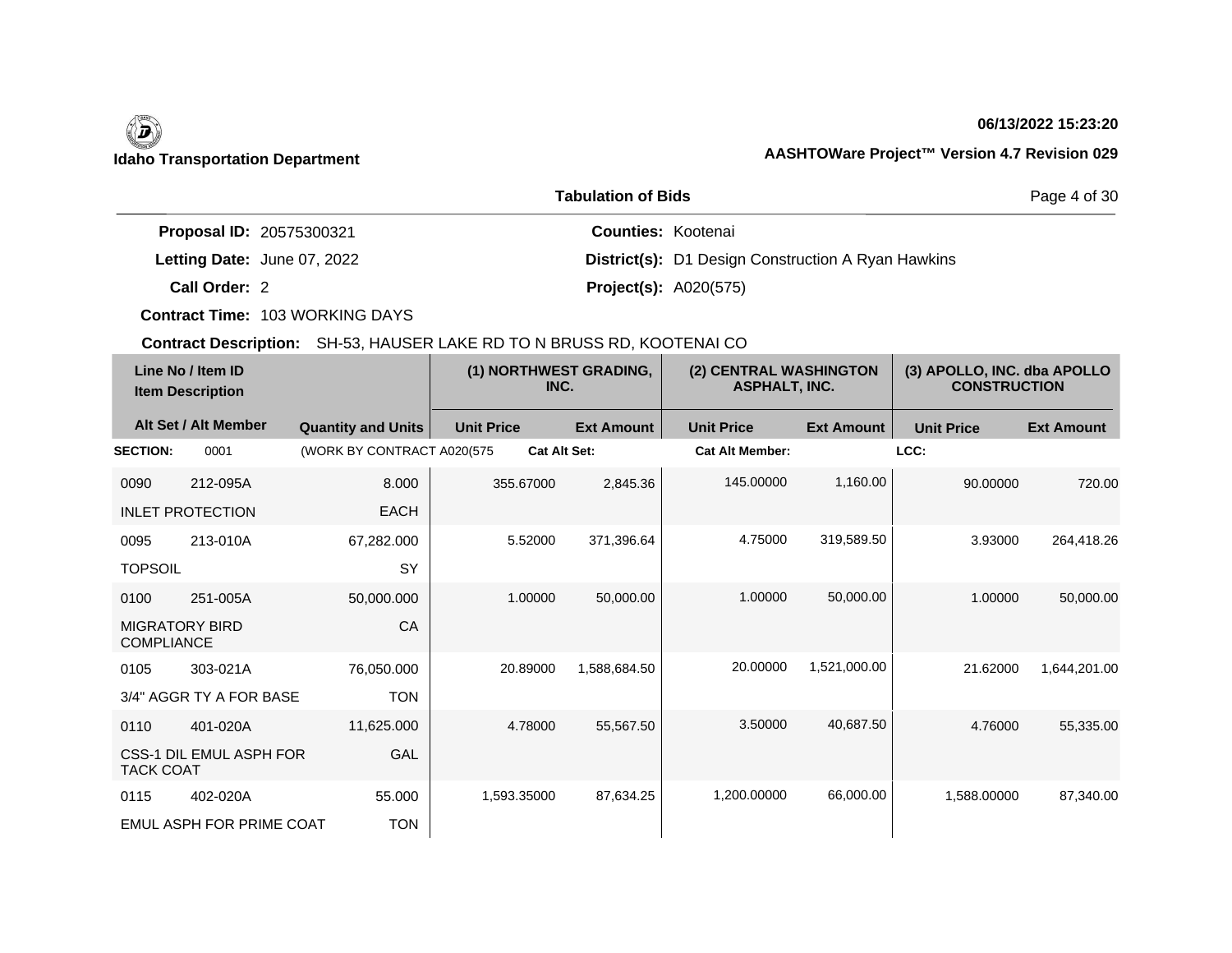# **06/13/2022 15:23:20**

Page 5 of 30

|                             | <b>Tabulation of Bids</b>                                 |
|-----------------------------|-----------------------------------------------------------|
| Proposal ID: 20575300321    | <b>Counties: Kootenai</b>                                 |
| Letting Date: June 07, 2022 | <b>District(s):</b> D1 Design Construction A Ryan Hawkins |
| Call Order: 2               | <b>Project(s): A020(575)</b>                              |

**Contract Time:** 103 WORKING DAYS

| Line No / Item ID<br><b>Item Description</b> |                                            |                             | (1) NORTHWEST GRADING,<br>INC. |                   | (2) CENTRAL WASHINGTON<br><b>ASPHALT, INC.</b> |                   | (3) APOLLO, INC. dba APOLLO<br><b>CONSTRUCTION</b> |                   |
|----------------------------------------------|--------------------------------------------|-----------------------------|--------------------------------|-------------------|------------------------------------------------|-------------------|----------------------------------------------------|-------------------|
|                                              | Alt Set / Alt Member                       | <b>Quantity and Units</b>   | <b>Unit Price</b>              | <b>Ext Amount</b> | <b>Unit Price</b>                              | <b>Ext Amount</b> | <b>Unit Price</b>                                  | <b>Ext Amount</b> |
| <b>SECTION:</b>                              | 0001                                       | (WORK BY CONTRACT A020(575) | <b>Cat Alt Set:</b>            |                   | <b>Cat Alt Member:</b>                         |                   | LCC:                                               |                   |
| 0120                                         | 405-245A                                   | 27,000                      | 1,456.51000                    | 39,325.77         | 1,250.00000                                    | 33,750.00         | 4,623.00000                                        | 124,821.00        |
| <b>APPROACH</b>                              |                                            | <b>EACH</b>                 |                                |                   |                                                |                   |                                                    |                   |
| 0125                                         | 405-410A                                   | 2,000.000                   | 136.82000                      | 273,640.00        | 145.00000                                      | 290,000.00        | 159,00000                                          | 318,000.00        |
|                                              | SUPERPAVE HMA PAV CL SP-T                  | <b>TON</b>                  |                                |                   |                                                |                   |                                                    |                   |
| 0130                                         | 405-455A                                   | 30,000.000                  | 118.11000                      | 3,543,300.00      | 105.00000                                      | 3,150,000.00      | 116.00000                                          | 3,480,000.00      |
|                                              | SUPERPAVE HMA PAV INCL<br>ASPH&ADD CL SP-5 | <b>TON</b>                  |                                |                   |                                                |                   |                                                    |                   |
| 0135                                         | 612-005D                                   | 1,615.000                   | 37.05000                       | 59,835.75         | 36.00000                                       | 58,140.00         | 38.00000                                           | 61,370.00         |
|                                              | <b>W-BEAM GUARDRAIL</b>                    | <b>FT</b>                   |                                |                   |                                                |                   |                                                    |                   |
| 0140                                         | 612-115B                                   | 3.000                       | 3,046.49000                    | 9,139.47          | 2,500.00000                                    | 7,500.00          | 2,664.00000                                        | 7,992.00          |
| <b>FLARED</b>                                | <b>GUARDRAIL TERMINAL,</b>                 | <b>EACH</b>                 |                                |                   |                                                |                   |                                                    |                   |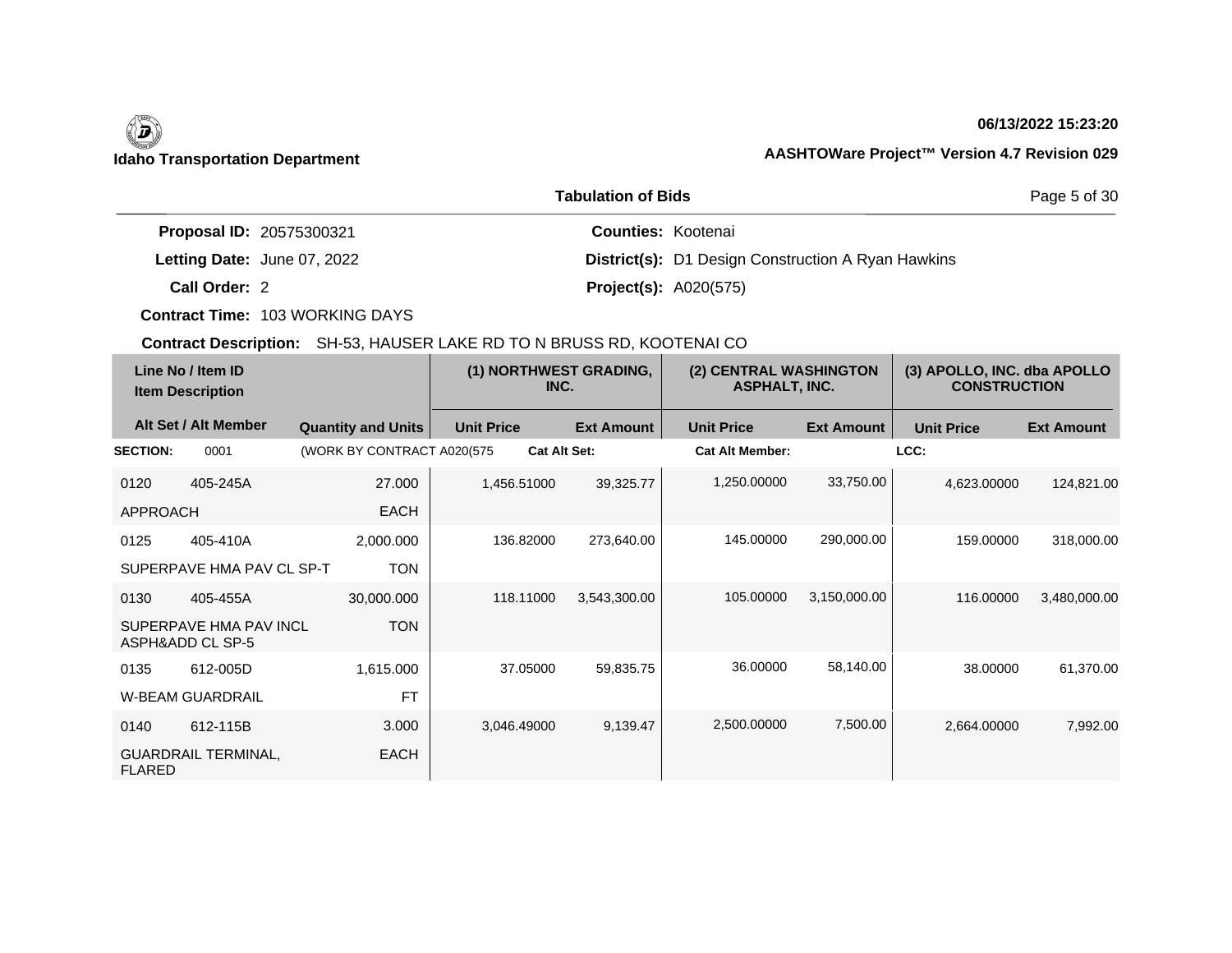# **06/13/2022 15:23:20**

Page 6 of 30

|                                 | <b>Tabulation of Bids</b>                                 |
|---------------------------------|-----------------------------------------------------------|
| <b>Proposal ID: 20575300321</b> | <b>Counties: Kootenai</b>                                 |
| Letting Date: June 07, 2022     | <b>District(s):</b> D1 Design Construction A Ryan Hawkins |
| Call Order: 2                   | <b>Project(s): A020(575)</b>                              |

**Contract Time:** 103 WORKING DAYS

| Line No / Item ID<br><b>Item Description</b> |                                  | (1) NORTHWEST GRADING,<br>INC. |                     | (2) CENTRAL WASHINGTON<br><b>ASPHALT, INC.</b> |                        | (3) APOLLO, INC. dba APOLLO<br><b>CONSTRUCTION</b> |                   |                   |
|----------------------------------------------|----------------------------------|--------------------------------|---------------------|------------------------------------------------|------------------------|----------------------------------------------------|-------------------|-------------------|
|                                              | Alt Set / Alt Member             | <b>Quantity and Units</b>      | <b>Unit Price</b>   | <b>Ext Amount</b>                              | <b>Unit Price</b>      | <b>Ext Amount</b>                                  | <b>Unit Price</b> | <b>Ext Amount</b> |
| <b>SECTION:</b>                              | 0001                             | (WORK BY CONTRACT A020(575     | <b>Cat Alt Set:</b> |                                                | <b>Cat Alt Member:</b> |                                                    | LCC:              |                   |
| 0145                                         | 612-115C                         | 1.000                          | 4,057.85000         | 4,057.85                                       | 2,500.00000            | 2,500.00                                           | 2,664.00000       | 2,664.00          |
| <b>TANGENT</b>                               | <b>GUARDRAIL TERMINAL,</b>       | EACH                           |                     |                                                |                        |                                                    |                   |                   |
| 0150                                         | 616-010A                         | 358.000                        | 22.28000            | 7,976.24                                       | 21.00000               | 7,518.00                                           | 22,00000          | 7,876.00          |
| SIGNS TY B                                   |                                  | <b>SF</b>                      |                     |                                                |                        |                                                    |                   |                   |
| 0155                                         | 616-015A                         | 42.000                         | 33.42000            | 1,403.64                                       | 31.00000               | 1,302.00                                           | 33,00000          | 1,386.00          |
| SIGNS TY C                                   |                                  | <b>SF</b>                      |                     |                                                |                        |                                                    |                   |                   |
| 0160                                         | 616-035A                         | 877.000                        | 7.24000             | 6,349.48                                       | 6.75000                | 5,919.75                                           | 7.20000           | 6,314.40          |
| <b>ANGLES</b>                                | <b>SIGN BRACKETS &amp; BRACE</b> | <b>LB</b>                      |                     |                                                |                        |                                                    |                   |                   |
| 0165                                         | 616-055A                         | 1.600                          | 10,862.16000        | 17,379.46                                      | 10,000.00000           | 16,000.00                                          | 10,416.00000      | 16,665.60         |
| TY <sub>D</sub>                              | BRKAWY WOOD SIGN POST            | MFBM                           |                     |                                                |                        |                                                    |                   |                   |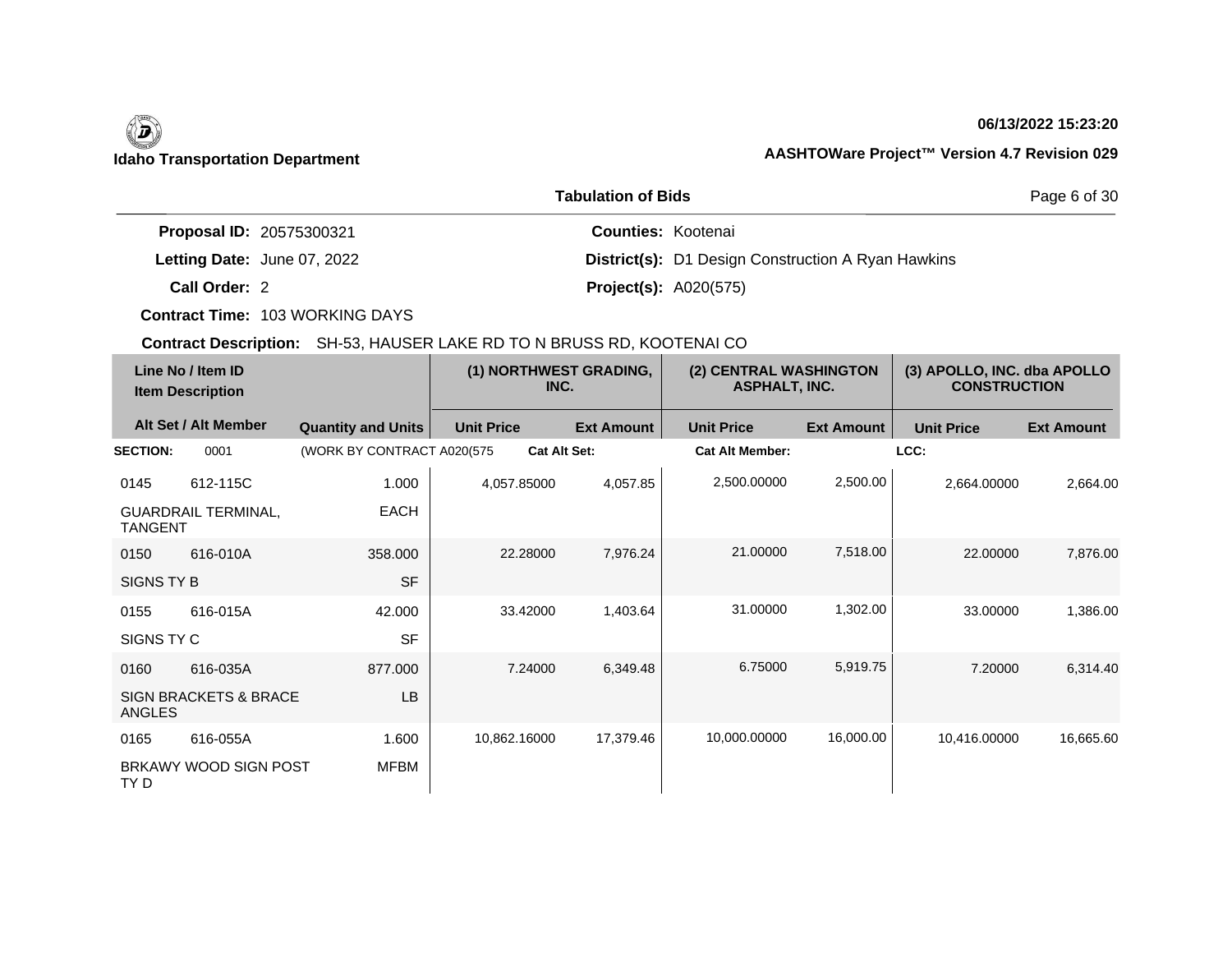# (D)

# **06/13/2022 15:23:20**

Page 7 of 30

## **Idaho Transportation Department AASHTOWare Project™ Version 4.7 Revision 029**

|                             | <b>Tabulation of Bids</b>                                 |
|-----------------------------|-----------------------------------------------------------|
| Proposal ID: 20575300321    | <b>Counties: Kootenai</b>                                 |
| Letting Date: June 07, 2022 | <b>District(s):</b> D1 Design Construction A Ryan Hawkins |
| Call Order: 2               | <b>Project(s): A020(575)</b>                              |

**Contract Time:** 103 WORKING DAYS

| Line No / Item ID<br><b>Item Description</b> |                          | (1) NORTHWEST GRADING,<br>INC. |                   | (2) CENTRAL WASHINGTON<br><b>ASPHALT, INC.</b> |                        | (3) APOLLO, INC. dba APOLLO<br><b>CONSTRUCTION</b> |                   |                   |
|----------------------------------------------|--------------------------|--------------------------------|-------------------|------------------------------------------------|------------------------|----------------------------------------------------|-------------------|-------------------|
|                                              | Alt Set / Alt Member     | <b>Quantity and Units</b>      | <b>Unit Price</b> | <b>Ext Amount</b>                              | <b>Unit Price</b>      | <b>Ext Amount</b>                                  | <b>Unit Price</b> | <b>Ext Amount</b> |
| <b>SECTION:</b>                              | 0001                     | (WORK BY CONTRACT A020(575)    |                   | <b>Cat Alt Set:</b>                            | <b>Cat Alt Member:</b> |                                                    | LCC:              |                   |
| 0170                                         | 616-080A                 | 6.000                          | 105.83000         | 634.98                                         | 100.00000              | 600.00                                             | 105.00000         | 630.00            |
|                                              | <b>REINSTALL SIGNS</b>   | <b>EACH</b>                    |                   |                                                |                        |                                                    |                   |                   |
| 0175                                         | 617-010A                 | 48.000                         | 44.56000          | 2,138.88                                       | 42.00000               | 2,016.00                                           | 44.00000          | 2,112.00          |
|                                              | <b>DELINEATOR TY 2</b>   | EACH                           |                   |                                                |                        |                                                    |                   |                   |
| 0180                                         | 617-020A                 | 8.000                          | 44.56000          | 356.48                                         | 42.00000               | 336.00                                             | 44.00000          | 352.00            |
|                                              | DELINEATOR TY 4          | <b>EACH</b>                    |                   |                                                |                        |                                                    |                   |                   |
| 0185                                         | 617-045A                 | 4.000                          | 44.56000          | 178.24                                         | 42.00000               | 168.00                                             | 44.00000          | 176.00            |
| <b>DELINEATOR TY 9</b>                       |                          | <b>EACH</b>                    |                   |                                                |                        |                                                    |                   |                   |
| 0190                                         | 617-060A                 | 3.000                          | 696.29000         | 2,088.87                                       | 650,00000              | 1,950.00                                           | 694.00000         | 2,082.00          |
| MILEPOST TY 3                                |                          | <b>EACH</b>                    |                   |                                                |                        |                                                    |                   |                   |
| 0195                                         | 619-010A                 | (1.000)                        | 251,038.47000     | 251,038.47                                     | 250,000.00000          | 250,000.00                                         | 250,000.00000     | 250,000.00        |
|                                              | <b>ILLUMINATION TY 2</b> | L S                            |                   |                                                |                        |                                                    |                   |                   |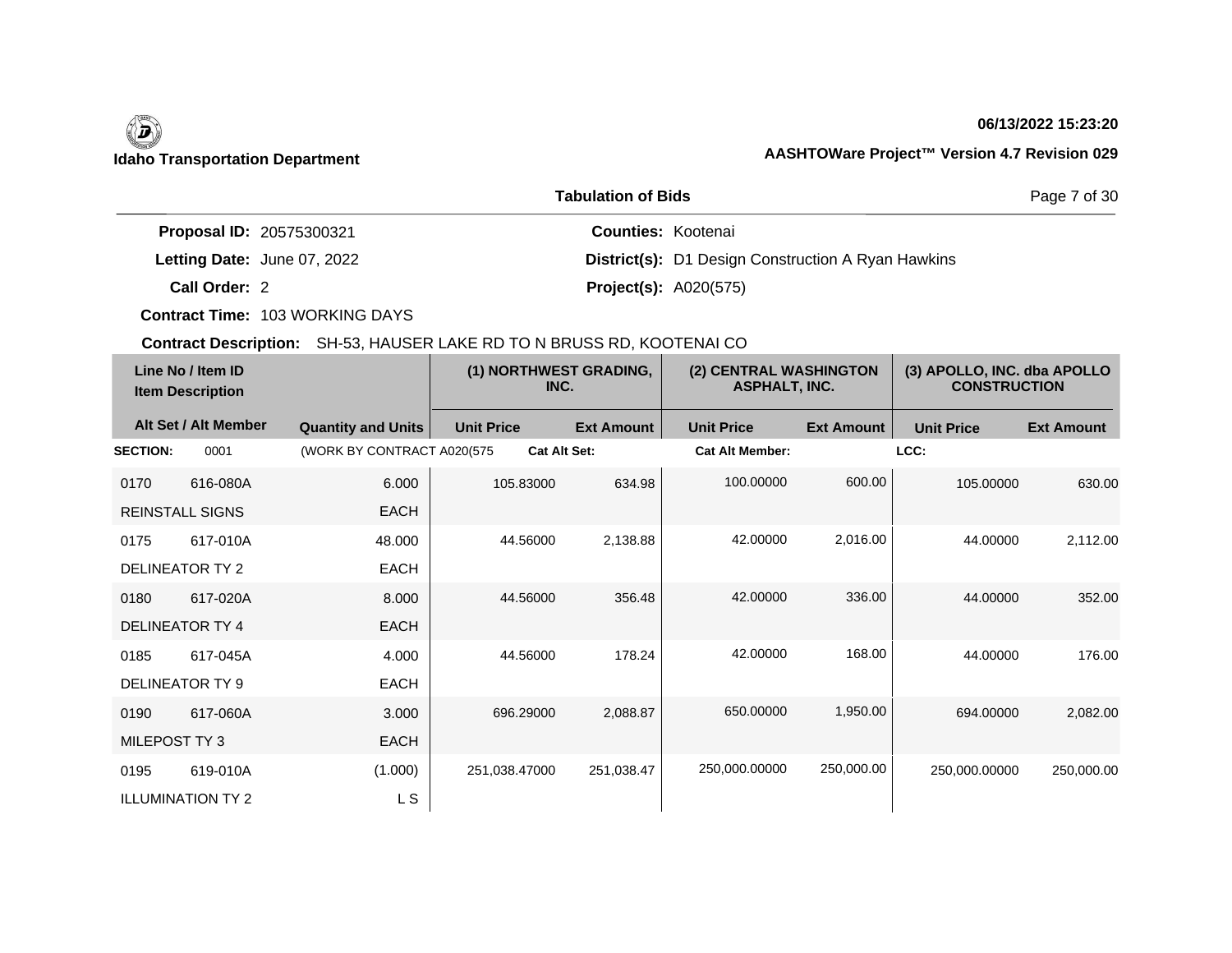## **06/13/2022 15:23:20**

Page 8 of 30

| <b>Proposal ID: 20575300321</b> | <b>Counties: Kootenai</b>                                 |
|---------------------------------|-----------------------------------------------------------|
| Letting Date: June 07, 2022     | <b>District(s):</b> D1 Design Construction A Ryan Hawkins |
| Call Order: 2                   | <b>Project(s): A020(575)</b>                              |

**Tabulation of Bids**

**Contract Time:** 103 WORKING DAYS

| Line No / Item ID<br><b>Item Description</b> |                             | (1) NORTHWEST GRADING,<br>INC. |                     | (2) CENTRAL WASHINGTON<br><b>ASPHALT, INC.</b> |                        | (3) APOLLO, INC. dba APOLLO<br><b>CONSTRUCTION</b> |                   |                   |
|----------------------------------------------|-----------------------------|--------------------------------|---------------------|------------------------------------------------|------------------------|----------------------------------------------------|-------------------|-------------------|
|                                              | Alt Set / Alt Member        | <b>Quantity and Units</b>      | <b>Unit Price</b>   | <b>Ext Amount</b>                              | <b>Unit Price</b>      | <b>Ext Amount</b>                                  | <b>Unit Price</b> | <b>Ext Amount</b> |
| <b>SECTION:</b>                              | 0001                        | (WORK BY CONTRACT A020(575     | <b>Cat Alt Set:</b> |                                                | <b>Cat Alt Member:</b> |                                                    | LCC:              |                   |
| 0200                                         | 621-005A                    | 13.930                         | 1.004.78000         | 13,996.59                                      | 1.275.00000            | 17,760.75                                          | 917.00000         | 12,773.81         |
|                                              | <b>SEED BED PREPARATION</b> | <b>ACRE</b>                    |                     |                                                |                        |                                                    |                   |                   |
| 0205                                         | 621-010A                    | 13.930                         | 409.39000           | 5,702.80                                       | 400.00000              | 5,572.00                                           | 389.00000         | 5,418.77          |
| <b>SEEDING</b>                               |                             | <b>ACRE</b>                    |                     |                                                |                        |                                                    |                   |                   |
| 0210                                         | 621-035A                    | 13.930                         | 293.79000           | 4,092.49                                       | 300.00000              | 4,179.00                                           | 278,00000         | 3,872.54          |
| <b>FERTILIZING</b>                           |                             | <b>ACRE</b>                    |                     |                                                |                        |                                                    |                   |                   |
| 0215                                         | 621-060A                    | 13.930                         | 1,949.77000         | 27,160.30                                      | 2,000.00000            | 27,860.00                                          | 1,912.00000       | 26,634.16         |
|                                              | <b>MULCH PLUS TACKIFIER</b> | <b>ACRE</b>                    |                     |                                                |                        |                                                    |                   |                   |
| 0220                                         | 626-010A                    | 1,141.900                      | 8.79000             | 10,037.30                                      | 11.00000               | 12,560.90                                          | 8.40000           | 9,591.96          |
| <b>CONTROL SIGNS</b>                         | <b>TEMPORARY TRAFFIC</b>    | <b>SF</b>                      |                     |                                                |                        |                                                    |                   |                   |
| 0225                                         | 626-040A                    | 6.000                          | 64.95000            | 389.70                                         | 78.00000               | 468.00                                             | 62.00000          | 372.00            |
| <b>BARRICADE TY3</b>                         |                             | <b>EACH</b>                    |                     |                                                |                        |                                                    |                   |                   |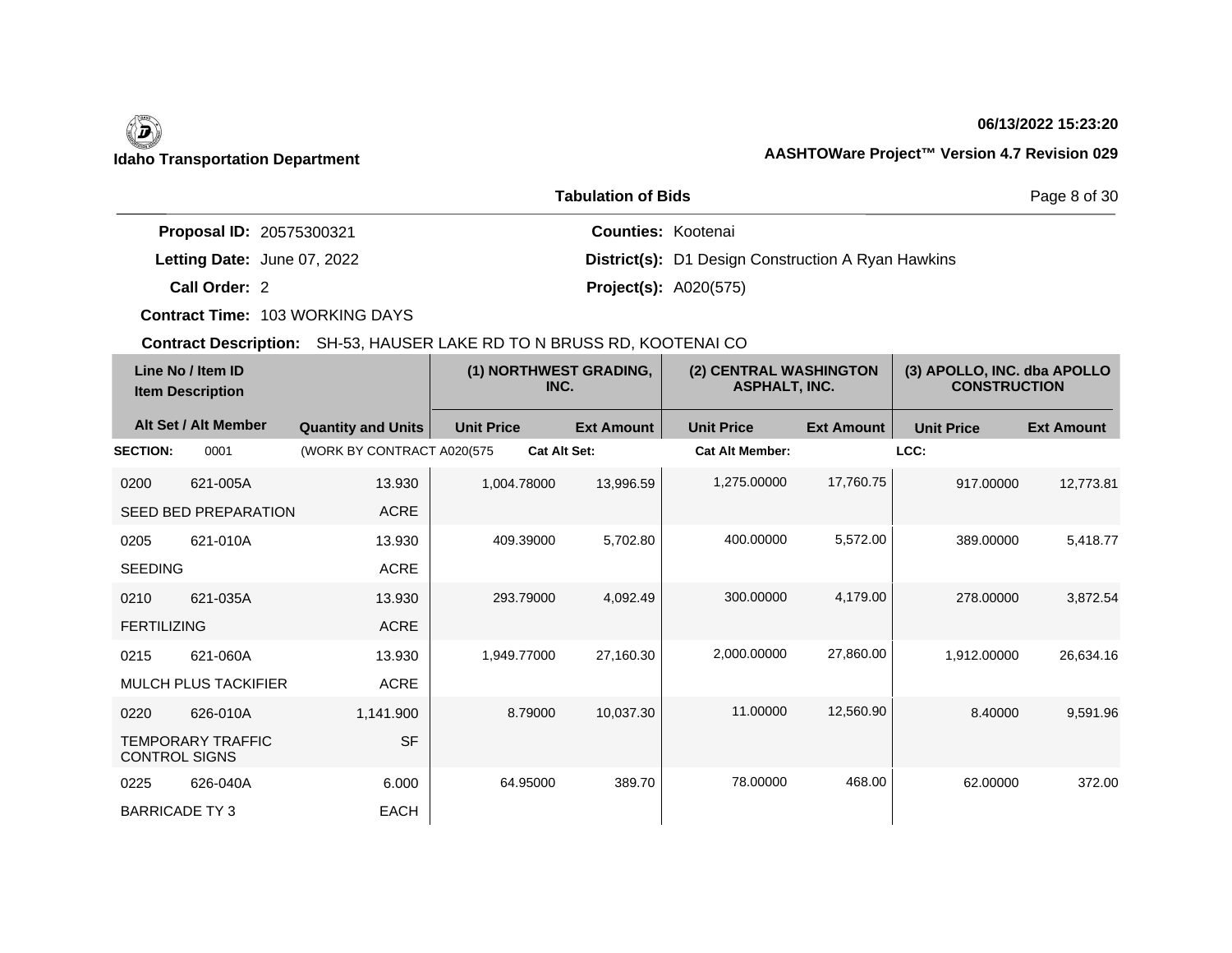# **06/13/2022 15:23:20**

|                                 | Page 9 of 30                                              |  |
|---------------------------------|-----------------------------------------------------------|--|
| <b>Proposal ID: 20575300321</b> | <b>Counties: Kootenai</b>                                 |  |
| Letting Date: June 07, 2022     | <b>District(s):</b> D1 Design Construction A Ryan Hawkins |  |
| Call Order: 2                   | <b>Project(s): A020(575)</b>                              |  |

**Contract Time:** 103 WORKING DAYS

| Line No / Item ID<br><b>Item Description</b> |                              |                             | (1) NORTHWEST GRADING,<br>INC. |                     | (2) CENTRAL WASHINGTON<br><b>ASPHALT, INC.</b> |                        | (3) APOLLO, INC. dba APOLLO<br><b>CONSTRUCTION</b> |                   |                   |
|----------------------------------------------|------------------------------|-----------------------------|--------------------------------|---------------------|------------------------------------------------|------------------------|----------------------------------------------------|-------------------|-------------------|
|                                              | Alt Set / Alt Member         | <b>Quantity and Units</b>   | <b>Unit Price</b>              |                     | <b>Ext Amount</b>                              | <b>Unit Price</b>      | <b>Ext Amount</b>                                  | <b>Unit Price</b> | <b>Ext Amount</b> |
| <b>SECTION:</b>                              | 0001                         | (WORK BY CONTRACT A020(575) |                                | <b>Cat Alt Set:</b> |                                                | <b>Cat Alt Member:</b> |                                                    | LCC:              |                   |
| 0230                                         | 626-050A                     | 500.000                     |                                | 32.48000            | 16,240.00                                      | 39.00000               | 19,500.00                                          | 31,00000          | 15,500.00         |
| <b>DRUMS</b>                                 |                              | <b>EACH</b>                 |                                |                     |                                                |                        |                                                    |                   |                   |
| 0235                                         | 626-093A                     | 49,600.000                  |                                | 0.22000             | 10,912.00                                      | 0.20000                | 9,920.00                                           | 0.22000           | 10,912.00         |
| <b>WATERBORNE</b>                            | TEMP PAV MARKING -           | <b>FT</b>                   |                                |                     |                                                |                        |                                                    |                   |                   |
| 0240                                         | 626-105A                     | 384.000                     |                                | 50.89000            | 19,541.76                                      | 120.00000              | 46,080.00                                          | 50.25000          | 19,296.00         |
|                                              | <b>TRAF CNTL MAINTENANCE</b> | <b>HR</b>                   |                                |                     |                                                |                        |                                                    |                   |                   |
| 0245                                         | 626-110A                     | 3,500.000                   |                                | 2.03000             | 7,105.00                                       | 1.80000                | 6,300.00                                           | 1.94000           | 6,790.00          |
| <b>MARKER</b>                                | <b>TEMP FLEX RAISED PAV</b>  | EACH                        |                                |                     |                                                |                        |                                                    |                   |                   |
| 0250                                         | 626-112A                     | 480,000                     |                                | 49.29000            | 23,659.20                                      | 28.00000               | 13,440.00                                          | 34.00000          | 16,320.00         |
| <b>FLOOD LIGHTS</b>                          |                              | <b>HR</b>                   |                                |                     |                                                |                        |                                                    |                   |                   |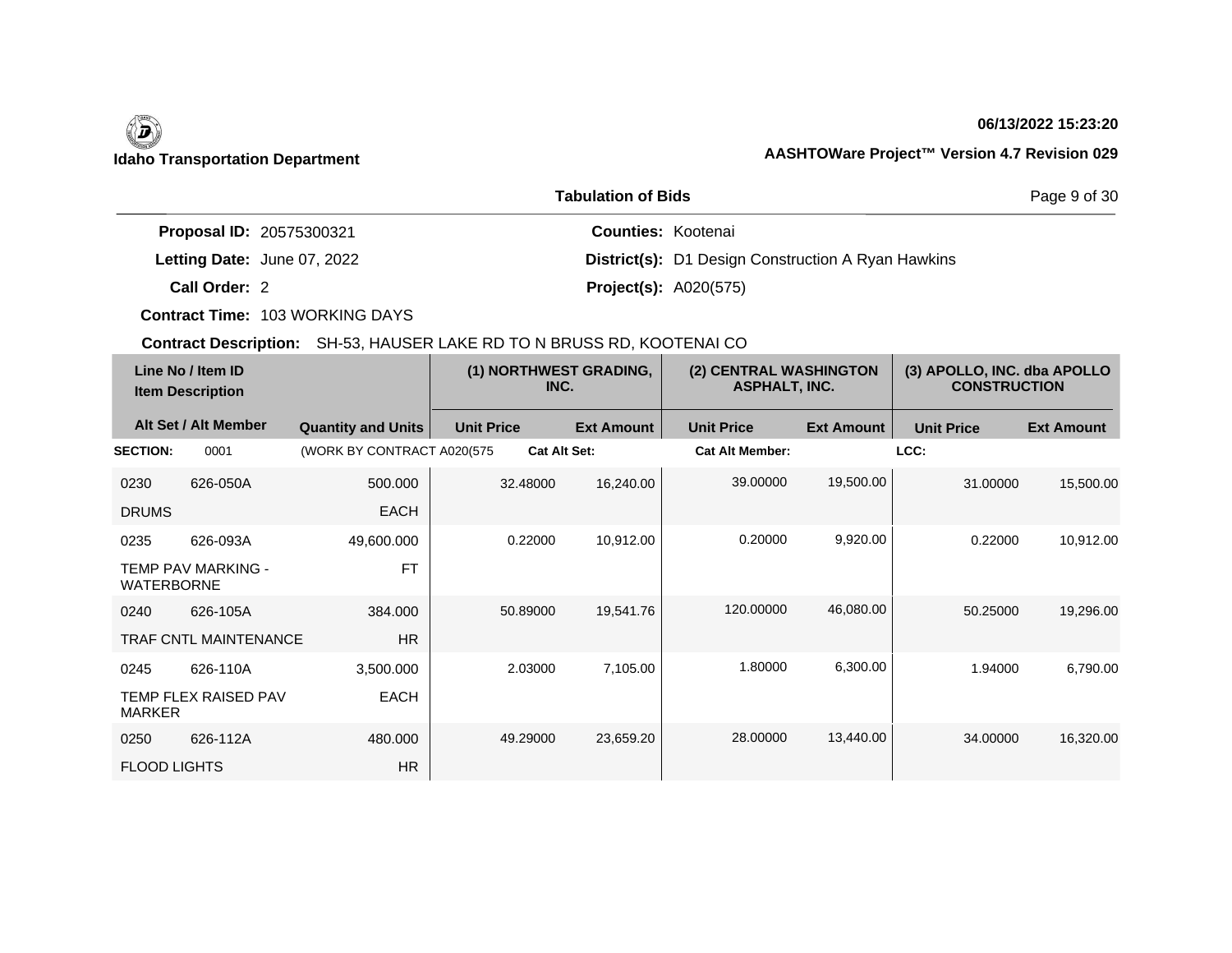## **06/13/2022 15:23:20**

Page 10 of 30

|                                 | <b>Tabulation of Bids</b>                                 |
|---------------------------------|-----------------------------------------------------------|
| <b>Proposal ID: 20575300321</b> | <b>Counties: Kootenai</b>                                 |
| Letting Date: June 07, 2022     | <b>District(s):</b> D1 Design Construction A Ryan Hawkins |
| Call Order: 2                   | <b>Project(s): A020(575)</b>                              |

**Contract Time:** 103 WORKING DAYS

| Line No / Item ID<br><b>Item Description</b> |                                                   | (1) NORTHWEST GRADING,<br>INC. |                   | (2) CENTRAL WASHINGTON<br><b>ASPHALT, INC.</b> |                        | (3) APOLLO, INC. dba APOLLO<br><b>CONSTRUCTION</b> |                   |                   |
|----------------------------------------------|---------------------------------------------------|--------------------------------|-------------------|------------------------------------------------|------------------------|----------------------------------------------------|-------------------|-------------------|
|                                              | Alt Set / Alt Member                              | <b>Quantity and Units</b>      | <b>Unit Price</b> | <b>Ext Amount</b>                              | <b>Unit Price</b>      | <b>Ext Amount</b>                                  | <b>Unit Price</b> | <b>Ext Amount</b> |
| <b>SECTION:</b>                              | 0001                                              | (WORK BY CONTRACT A020(575     |                   | <b>Cat Alt Set:</b>                            | <b>Cat Alt Member:</b> |                                                    | LCC:              |                   |
| 0255                                         | 626-115B                                          | 252.000                        | 54.88000          | 13,829.76                                      | 66.00000               | 16,632.00                                          | 52,50000          | 13,230.00         |
|                                              | PORTABLE CHANGEABLE<br><b>MESSAGE SIGN (PCMS)</b> | <b>DAY</b>                     |                   |                                                |                        |                                                    |                   |                   |
| 0260                                         | 626-116A                                          | 920.000                        | 42.33000          | 38.943.60                                      | 40.00000               | 36,800.00                                          | 42.00000          | 38,640.00         |
|                                              | <b>TEMP CONCRETE BARRIER</b>                      | <b>FT</b>                      |                   |                                                |                        |                                                    |                   |                   |
| 0265                                         | 626-117A                                          | 1,560.000                      | 13.37000          | 20,857.20                                      | 13.00000               | 20,280.00                                          | 13.30000          | 20,748.00         |
| <b>BARRIER</b>                               | <b>R&amp;R TEMP CONCRETE</b>                      | <b>FT</b>                      |                   |                                                |                        |                                                    |                   |                   |
| 0270                                         | 626-118A                                          | 2.000                          | 3,342.20000       | 6,684.40                                       | 3,250.00000            | 6,500.00                                           | 3,330.00000       | 6,660.00          |
|                                              | <b>TEMP CRASH CUSHION</b>                         | <b>EACH</b>                    |                   |                                                |                        |                                                    |                   |                   |
| 0275                                         | 626-119A                                          | 1.000                          | 16,238.49000      | 16,238.49                                      | 19,500.00000           | 19,500.00                                          | 15,540.00000      | 15,540.00         |
|                                              | <b>TRUCK ATTENTUATOR</b>                          | EACH                           |                   |                                                |                        |                                                    |                   |                   |
| 0280                                         | 626-120A                                          | 480,000                        | 49.46000          | 23,740.80                                      | 69.00000               | 33,120.00                                          | 47.33000          | 22,718.40         |
|                                              | <b>FLAGGER CONTROL</b>                            | HR                             |                   |                                                |                        |                                                    |                   |                   |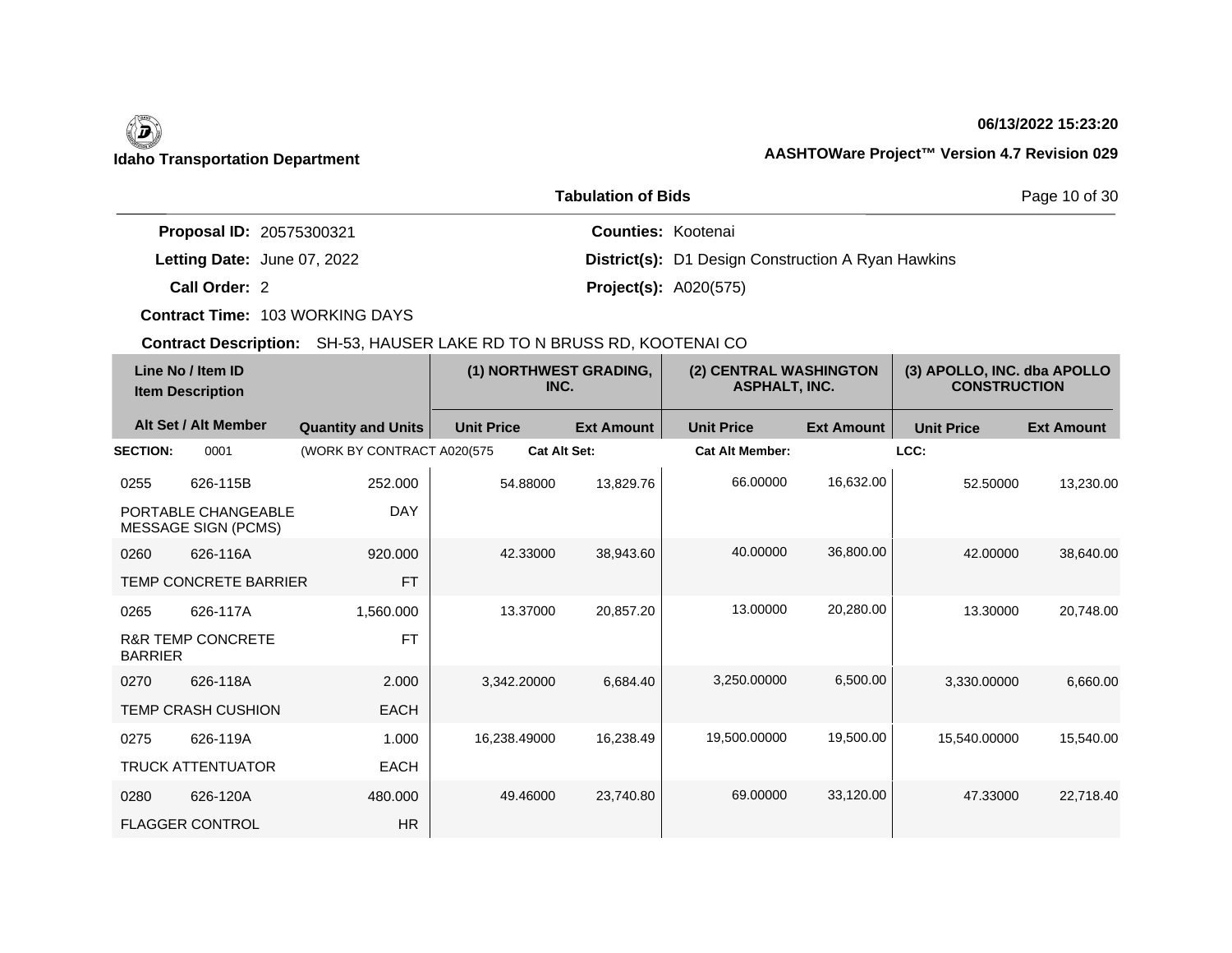## **06/13/2022 15:23:20**

Page 11 of 30

|                                 | <b>Tabulation of Bids</b>                                 |
|---------------------------------|-----------------------------------------------------------|
| <b>Proposal ID: 20575300321</b> | <b>Counties: Kootenai</b>                                 |
| Letting Date: June 07, 2022     | <b>District(s):</b> D1 Design Construction A Ryan Hawkins |
| Call Order: 2                   | <b>Project(s): A020(575)</b>                              |

**Contract Time:** 103 WORKING DAYS

| Line No / Item ID<br><b>Item Description</b> |                                   | (1) NORTHWEST GRADING,<br>INC. |                     | (2) CENTRAL WASHINGTON<br><b>ASPHALT, INC.</b> |                        | (3) APOLLO, INC. dba APOLLO<br><b>CONSTRUCTION</b> |                   |                   |
|----------------------------------------------|-----------------------------------|--------------------------------|---------------------|------------------------------------------------|------------------------|----------------------------------------------------|-------------------|-------------------|
|                                              | Alt Set / Alt Member              | <b>Quantity and Units</b>      | <b>Unit Price</b>   | <b>Ext Amount</b>                              | <b>Unit Price</b>      | <b>Ext Amount</b>                                  | <b>Unit Price</b> | <b>Ext Amount</b> |
| <b>SECTION:</b>                              | 0001                              | (WORK BY CONTRACT A020(575)    | <b>Cat Alt Set:</b> |                                                | <b>Cat Alt Member:</b> |                                                    | LCC:              |                   |
| 0285                                         | 626-121A                          | 2.000                          | 1,114.07000         | 2,228.14                                       | 1,040.00000            | 2,080.00                                           | 1,110.00000       | 2,220.00          |
|                                              | <b>R&amp;R TEMP CRASH CUSHION</b> | <b>EACH</b>                    |                     |                                                |                        |                                                    |                   |                   |
| 0290                                         | 626-135A                          | 300,000                        | 6.96000             | 2,088.00                                       | 8.30000                | 2,490.00                                           | 7.00000           | 2,100.00          |
| <b>MARKERS</b>                               | <b>WEIGHTED BASE TUBULAR</b>      | <b>EACH</b>                    |                     |                                                |                        |                                                    |                   |                   |
| 0295                                         | 630-020B                          | 1,280.000                      | 12.25000            | 15,680.00                                      | 11.00000               | 14,080.00                                          | 12.20000          | 15,616.00         |
| <b>THERMOPLASTIC</b>                         | PAV MKG - PREFORMED               | <b>SF</b>                      |                     |                                                |                        |                                                    |                   |                   |
| 0300                                         | 630-025A                          | 120,520.000                    | 0.11000             | 13,257.20                                      | 0.10000                | 12,052.00                                          | 0.10000           | 12,052.00         |
| <b>WATERBORNE</b>                            | <b>LONGITUDINAL PAV MKG-</b>      | <b>FT</b>                      |                     |                                                |                        |                                                    |                   |                   |
| 0305                                         | 634-005A                          | 20.000                         | 473.48000           | 9,469.60                                       | 450.00000              | 9,000.00                                           | 474.00000         | 9,480.00          |
| <b>MAILBOX</b>                               |                                   | <b>EACH</b>                    |                     |                                                |                        |                                                    |                   |                   |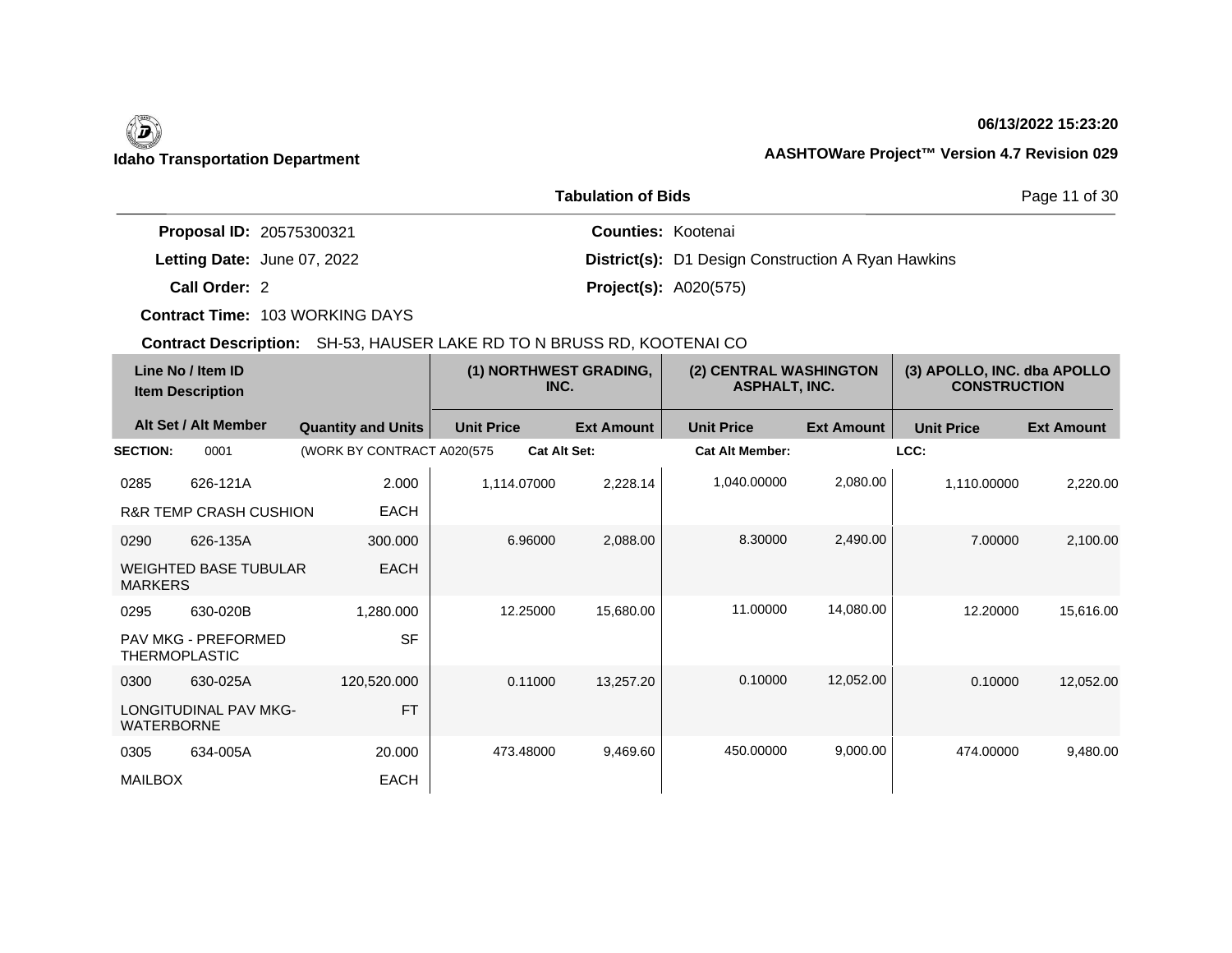## **06/13/2022 15:23:20**

Page 12 of 30

| <b>Proposal ID: 20575300321</b> | <b>Counties: Kootenai</b>                                 |  |
|---------------------------------|-----------------------------------------------------------|--|
| Letting Date: June 07, 2022     | <b>District(s):</b> D1 Design Construction A Ryan Hawkins |  |
| Call Order: 2                   | <b>Project(s): A020(575)</b>                              |  |

**Tabulation of Bids**

**Contract Time:** 103 WORKING DAYS

| Line No / Item ID<br><b>Item Description</b> |                                           |                             |                   | (1) NORTHWEST GRADING,<br>INC. | (2) CENTRAL WASHINGTON<br><b>ASPHALT, INC.</b> |                   | (3) APOLLO, INC. dba APOLLO<br><b>CONSTRUCTION</b> |                   |
|----------------------------------------------|-------------------------------------------|-----------------------------|-------------------|--------------------------------|------------------------------------------------|-------------------|----------------------------------------------------|-------------------|
|                                              | Alt Set / Alt Member                      | <b>Quantity and Units</b>   | <b>Unit Price</b> | <b>Ext Amount</b>              | <b>Unit Price</b>                              | <b>Ext Amount</b> | <b>Unit Price</b>                                  | <b>Ext Amount</b> |
| <b>SECTION:</b>                              | 0001                                      | (WORK BY CONTRACT A020(575) |                   | <b>Cat Alt Set:</b>            | <b>Cat Alt Member:</b>                         |                   | LCC:                                               |                   |
| 0310                                         | 675-005A                                  | (1.000)                     | 75,550.51000      | 75,550.51                      | 160,000.00000                                  | 160,000.00        | 88,000.00000                                       | 88,000.00         |
| <b>SURVEY</b>                                |                                           | <b>LS</b>                   |                   |                                |                                                |                   |                                                    |                   |
| 0315                                         | 675-010A                                  | 10,000.000                  | 1.00000           | 10,000.00                      | 1.00000                                        | 10,000.00         | 1.00000                                            | 10,000.00         |
|                                              | DIRECTED SURVEYING<br>OFFICE COMPUTATIONS | CA                          |                   |                                |                                                |                   |                                                    |                   |
| 0320                                         | 675-015A                                  | 10,000.000                  | 1.00000           | 10,000.00                      | 1.00000                                        | 10,000.00         | 1.00000                                            | 10,000.00         |
|                                              | DIRECTED SURVEYING CREW                   | CA                          |                   |                                |                                                |                   |                                                    |                   |
| 0325                                         | 677-005A                                  | (1.000)                     | 13,103.68000      | 13,103.68                      | 10,000.00000                                   | 10,000.00         | 5,000.00000                                        | 5,000.00          |
|                                              | <b>RECORD DRAWINGS</b>                    | L S                         |                   |                                |                                                |                   |                                                    |                   |
| 0330                                         | S600-30A                                  | 1.000                       | 1,301.04000       | 1,301.04                       | 225.00000                                      | 225.00            | 440.00000                                          | 440.00            |
| <b>COUPLING</b>                              | PIPE FITTING 6" PIPE                      | <b>EACH</b>                 |                   |                                |                                                |                   |                                                    |                   |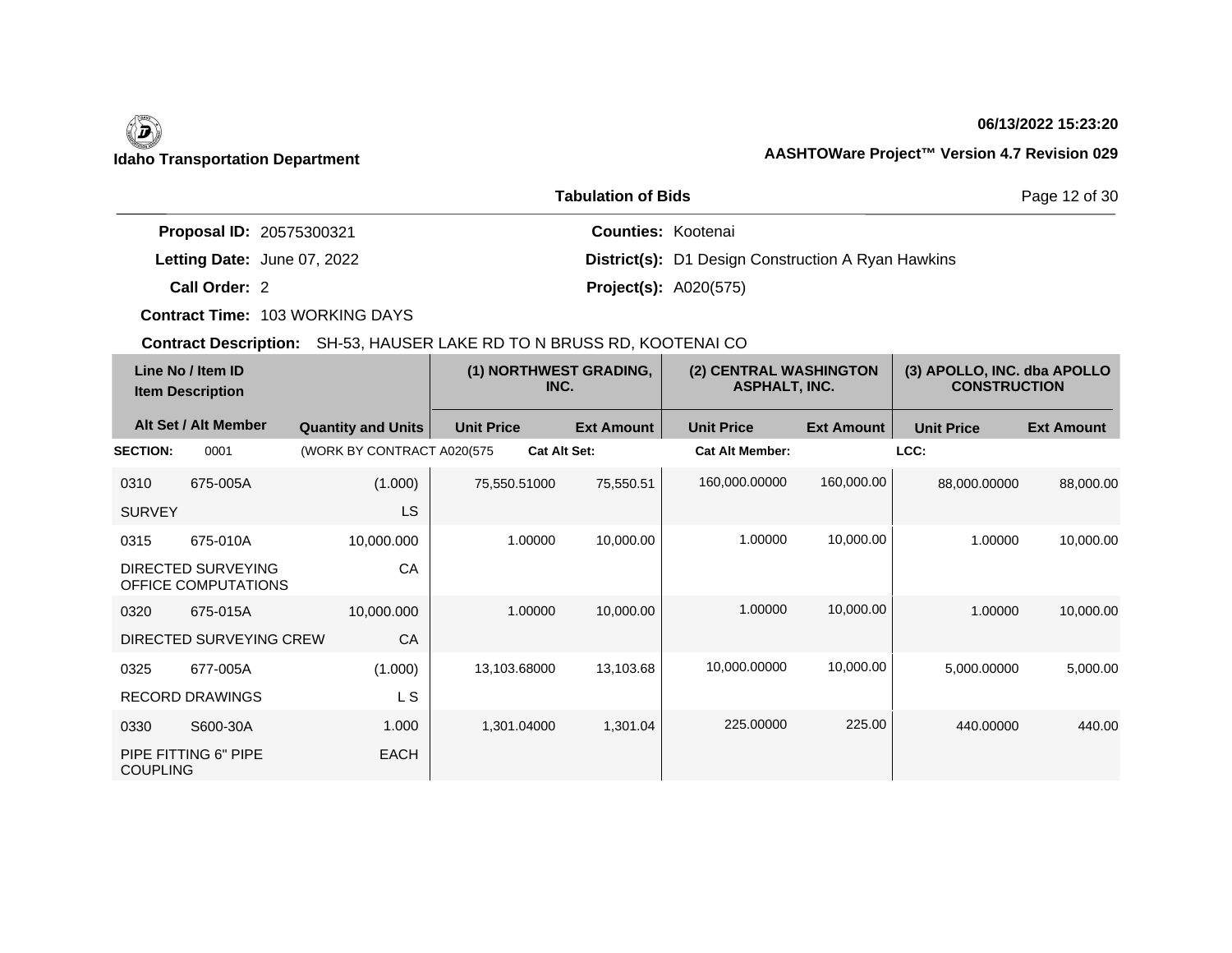## **06/13/2022 15:23:20**

Page 13 of 30

|                             | <b>Tabulation of Bids</b>                                 |
|-----------------------------|-----------------------------------------------------------|
| Proposal ID: 20575300321    | <b>Counties: Kootenai</b>                                 |
| Letting Date: June 07, 2022 | <b>District(s):</b> D1 Design Construction A Ryan Hawkins |
| Call Order: 2               | <b>Project(s): A020(575)</b>                              |

**Contract Time:** 103 WORKING DAYS

| Line No / Item ID<br><b>Item Description</b> |                                                   | (1) NORTHWEST GRADING,<br>INC. |                     | (2) CENTRAL WASHINGTON<br><b>ASPHALT, INC.</b> |                        | (3) APOLLO, INC. dba APOLLO<br><b>CONSTRUCTION</b> |                   |                   |
|----------------------------------------------|---------------------------------------------------|--------------------------------|---------------------|------------------------------------------------|------------------------|----------------------------------------------------|-------------------|-------------------|
|                                              | Alt Set / Alt Member                              | <b>Quantity and Units</b>      | <b>Unit Price</b>   | <b>Ext Amount</b>                              | <b>Unit Price</b>      | <b>Ext Amount</b>                                  | <b>Unit Price</b> | <b>Ext Amount</b> |
| <b>SECTION:</b>                              | 0001                                              | (WORK BY CONTRACT A020(575     | <b>Cat Alt Set:</b> |                                                | <b>Cat Alt Member:</b> |                                                    | LCC:              |                   |
| 0335                                         | S600-30B                                          | 2.000                          | 1.413.11000         | 2,826.22                                       | 500.00000              | 1,000.00                                           | 485.00000         | 970.00            |
| <b>ELBOW</b>                                 | PIPE FITTING 6" 90 DEG                            | <b>EACH</b>                    |                     |                                                |                        |                                                    |                   |                   |
| 0340                                         | S610-05A                                          | 377.000                        | 66.84000            | 25,198.68                                      | 10.00000               | 3.770.00                                           | 22,00000          | 8.294.00          |
|                                              | <b>REM &amp; RESET FENCE</b>                      | <b>FT</b>                      |                     |                                                |                        |                                                    |                   |                   |
| 0345                                         | S900-50A                                          | 10,000.000                     | 1.00000             | 10,000.00                                      | 1.00000                | 10,000.00                                          | 1.00000           | 10,000.00         |
|                                              | <b>CONTINGENCY AMOUNT</b><br>DIRECTED LANDSCAPING | CA                             |                     |                                                |                        |                                                    |                   |                   |
| 0350                                         | S901-05A                                          | 8.000                          | 4,287.55000         | 34,300.40                                      | 5,000.00000            | 40,000.00                                          | 7.200.00000       | 57,600.00         |
|                                              | SP DRYWELL TYPE A                                 | <b>EACH</b>                    |                     |                                                |                        |                                                    |                   |                   |
| 0355                                         | S901-05B                                          | 59.000                         | 157.28000           | 9,279.52                                       | 850.00000              | 50,150.00                                          | 192.00000         | 11,328.00         |
|                                              | SP CHECK DAM TY 1                                 | <b>EACH</b>                    |                     |                                                |                        |                                                    |                   |                   |
| 0360                                         | S901-05C                                          | 2.000                          | 9.987.62000         | 19,975.24                                      | 10,000.00000           | 20,000.00                                          | 9.950.00000       | 19,900.00         |
| <b>SP SPLICE VAULT</b>                       |                                                   | <b>EACH</b>                    |                     |                                                |                        |                                                    |                   |                   |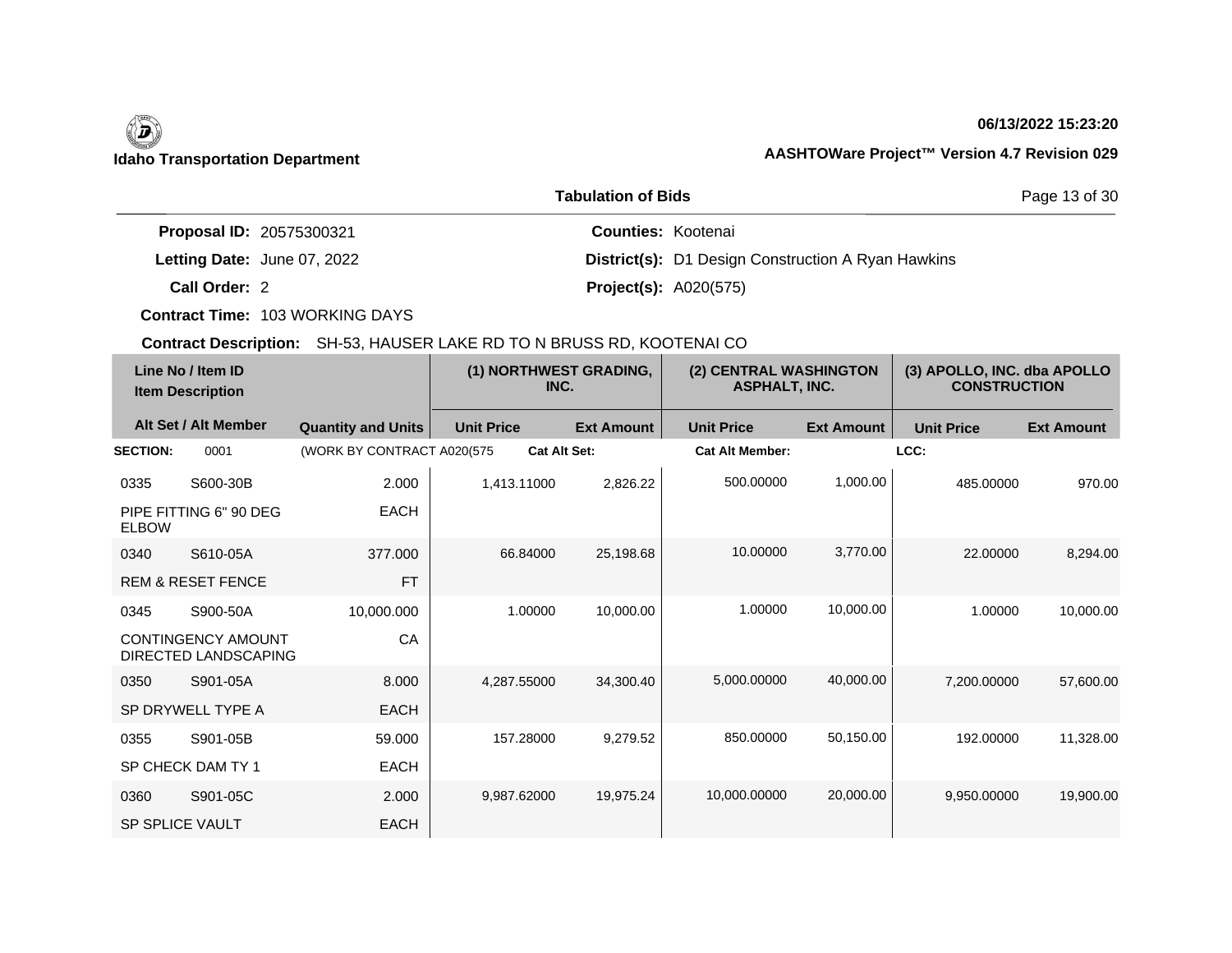## **06/13/2022 15:23:20**

|                                 | Page 14 of 30                                             |  |
|---------------------------------|-----------------------------------------------------------|--|
| <b>Proposal ID: 20575300321</b> | <b>Counties: Kootenai</b>                                 |  |
| Letting Date: June 07, 2022     | <b>District(s):</b> D1 Design Construction A Ryan Hawkins |  |
| Call Order: 2                   | <b>Project(s): A020(575)</b>                              |  |

**Contract Time:** 103 WORKING DAYS

| Line No / Item ID<br><b>Item Description</b> |                                                             | (1) NORTHWEST GRADING,<br>INC. |                     | (2) CENTRAL WASHINGTON<br><b>ASPHALT, INC.</b> |                        | (3) APOLLO, INC. dba APOLLO<br><b>CONSTRUCTION</b> |                   |                   |
|----------------------------------------------|-------------------------------------------------------------|--------------------------------|---------------------|------------------------------------------------|------------------------|----------------------------------------------------|-------------------|-------------------|
|                                              | Alt Set / Alt Member                                        | <b>Quantity and Units</b>      | <b>Unit Price</b>   | <b>Ext Amount</b>                              | <b>Unit Price</b>      | <b>Ext Amount</b>                                  | <b>Unit Price</b> | <b>Ext Amount</b> |
| <b>SECTION:</b>                              | 0001                                                        | (WORK BY CONTRACT A020(575     | <b>Cat Alt Set:</b> |                                                | <b>Cat Alt Member:</b> |                                                    | LCC:              |                   |
| 0365                                         | S901-05D                                                    | 1.000                          | 5,570.34000         | 5,570.34                                       | 3,000.00000            | 3,000.00                                           | 555.00000         | 555.00            |
|                                              | SP REM & RELOCATE GATE                                      | <b>EACH</b>                    |                     |                                                |                        |                                                    |                   |                   |
| 0370                                         | S901-05E                                                    | 4.000                          | 2,674.26000         | 10,697.04                                      | 1,950.00000            | 7,800.00                                           | 2,002.00000       | 8,008.00          |
|                                              | SP 6" GATE VALVE                                            | <b>EACH</b>                    |                     |                                                |                        |                                                    |                   |                   |
| 0375                                         | S904-05A                                                    | (1.000)                        | 33,238.21000        | 33,238.21                                      | 35,000.00000           | 35,000.00                                          | 33,120.00000      | 33,120.00         |
|                                              | SP CONSTRUCTION OF<br><b>WEIGH-IN-MOTION STATION</b>        | LS                             |                     |                                                |                        |                                                    |                   |                   |
| 0380                                         | S911-05A                                                    | 28.692.000                     | 4.29000             | 123,088.68                                     | 4.00000                | 114,768.00                                         | 4.30000           | 123,375.60        |
|                                              | SP FIBER OPTIC CONDUIT                                      | <b>FT</b>                      |                     |                                                |                        |                                                    |                   |                   |
| 0385                                         | S911-05B                                                    | 35,650.000                     | 0.84000             | 29.946.00                                      | 1.00000                | 35,650.00                                          | 1.65000           | 58,822.50         |
|                                              | <b>SP PAVEMENT NOTCH</b><br><b>WEDGE JOINT AND ADHESIVE</b> | <b>FT</b>                      |                     |                                                |                        |                                                    |                   |                   |
| 0390                                         | S911-05C                                                    | 2,777.000                      | 51.65000            | 143,432.05                                     | 42.00000               | 116,634.00                                         | 48.00000          | 133,296.00        |
|                                              | SP 6" WATER MAIN                                            | <b>FT</b>                      |                     |                                                |                        |                                                    |                   |                   |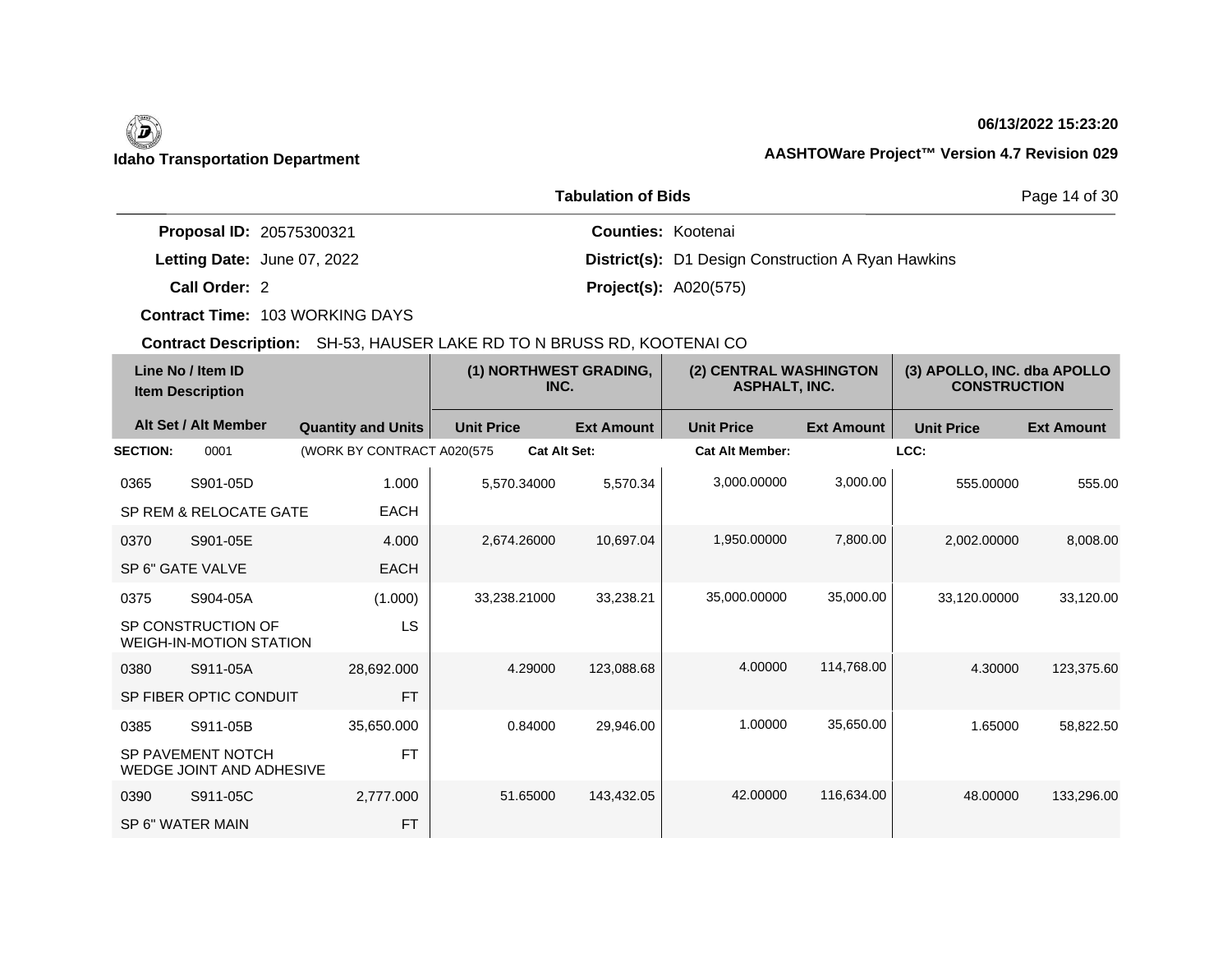# (D)

## **06/13/2022 15:23:20**

Page 15 of 30

## **Idaho Transportation Department AASHTOWare Project™ Version 4.7 Revision 029**

| <b>Tabulation of Bids</b>       |                                                           |  |  |  |  |
|---------------------------------|-----------------------------------------------------------|--|--|--|--|
| <b>Proposal ID: 20575300321</b> | <b>Counties: Kootenai</b>                                 |  |  |  |  |
| Letting Date: June 07, 2022     | <b>District(s):</b> D1 Design Construction A Ryan Hawkins |  |  |  |  |
| Call Order: 2                   | <b>Project(s): A020(575)</b>                              |  |  |  |  |

**Contract Time:** 103 WORKING DAYS

| Line No / Item ID<br><b>Item Description</b> |                                | (1) NORTHWEST GRADING,<br>INC.          |                   | (2) CENTRAL WASHINGTON<br><b>ASPHALT, INC.</b> |                        | (3) APOLLO, INC. dba APOLLO<br><b>CONSTRUCTION</b> |                   |                   |
|----------------------------------------------|--------------------------------|-----------------------------------------|-------------------|------------------------------------------------|------------------------|----------------------------------------------------|-------------------|-------------------|
|                                              | Alt Set / Alt Member           | <b>Quantity and Units</b>               | <b>Unit Price</b> | <b>Ext Amount</b>                              | <b>Unit Price</b>      | <b>Ext Amount</b>                                  | <b>Unit Price</b> | <b>Ext Amount</b> |
| <b>SECTION:</b>                              | 0001                           | (WORK BY CONTRACT A020(575              |                   | <b>Cat Alt Set:</b>                            | <b>Cat Alt Member:</b> |                                                    | LCC:              |                   |
| 0395                                         | S916-05A                       | 252.000                                 | 24.39000          | 6,146.28                                       | 43.00000               | 10,836.00                                          | 23.00000          | 5,796.00          |
| <b>SIGN</b>                                  | SP RADAR SPEED CONTROL         | <b>DAY</b>                              |                   |                                                |                        |                                                    |                   |                   |
| 0400                                         | Z629-05A                       | (1.000)                                 | 272,901.05000     | 272,901.05                                     | 800,000.00000          | 800,000.00                                         | 900,000.00000     | 900,000.00        |
| <b>MOBILIZATION</b>                          |                                | LS                                      |                   |                                                |                        |                                                    |                   |                   |
|                                              | <b>Section Totals:</b>         |                                         |                   | \$8,641,381.51                                 |                        | \$9,591,428.90                                     |                   | \$9,826,918.85    |
|                                              | Life Cycle Costs:              |                                         |                   |                                                |                        |                                                    |                   |                   |
|                                              | <b>Section Total with LCC:</b> |                                         |                   | \$8,641,381.51                                 |                        | \$9,591,428.90                                     |                   | \$9,826,918.85    |
|                                              |                                | <b>Contract Item Totals</b>             |                   | \$8,641,381.51                                 |                        | \$9,591,428.90                                     |                   | \$9,826,918.85    |
|                                              |                                | <b>Contract Time Totals</b>             |                   |                                                |                        |                                                    |                   |                   |
|                                              |                                | <b>Contract Life Cycle Costs Totals</b> |                   | \$0.00                                         |                        | \$0.00                                             |                   | \$0.00            |
|                                              |                                | <b>Contract Grand Totals</b>            |                   | \$8,641,381.51                                 |                        | \$9,591,428.90                                     |                   | 9,826,918.85      |
|                                              |                                | () indicates item is bid as Lump Sum    |                   |                                                |                        |                                                    |                   |                   |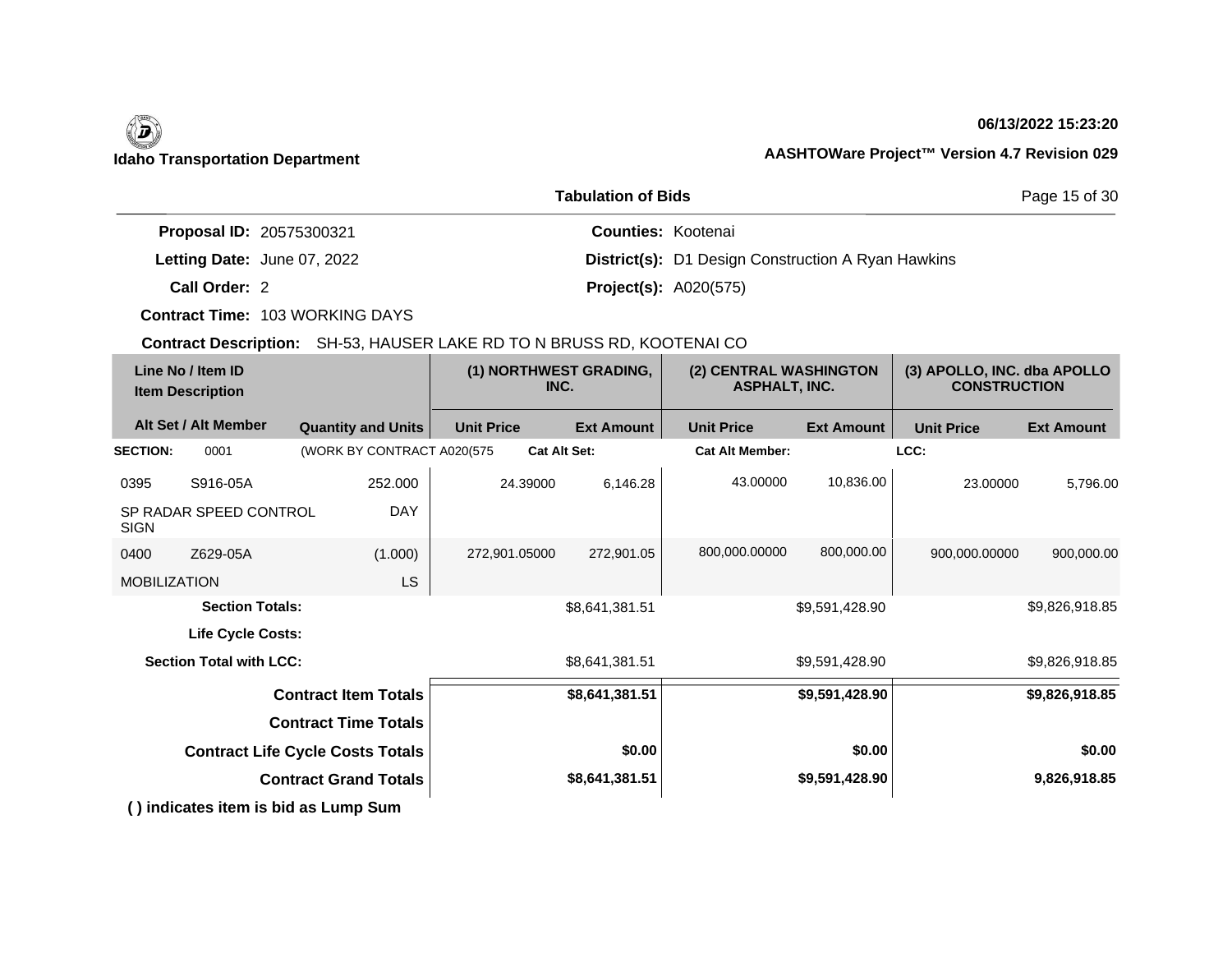## **06/13/2022 15:23:20**

|                                 | Page 16 of 30                                             |  |
|---------------------------------|-----------------------------------------------------------|--|
| <b>Proposal ID: 20575300321</b> | <b>Counties: Kootenai</b>                                 |  |
| Letting Date: June 07, 2022     | <b>District(s):</b> D1 Design Construction A Ryan Hawkins |  |
| Call Order: 2                   | <b>Project(s): A020(575)</b>                              |  |

**Contract Time:** 103 WORKING DAYS

| Line No / Item ID<br><b>Item Description</b> |                                                    | (4) SELLAND<br><b>CONSTRUCTION, INC.</b> |                   | (5) LARIVIERE, INC  |                        | (6) N. A. DEGERSTROM, INC. |                   |                   |
|----------------------------------------------|----------------------------------------------------|------------------------------------------|-------------------|---------------------|------------------------|----------------------------|-------------------|-------------------|
|                                              | Alt Set / Alt Member                               | <b>Quantity and Units</b>                | <b>Unit Price</b> | <b>Ext Amount</b>   | <b>Unit Price</b>      | <b>Ext Amount</b>          | <b>Unit Price</b> | <b>Ext Amount</b> |
| <b>SECTION:</b>                              | 0001                                               | (WORK BY CONTRACT A020(575               |                   | <b>Cat Alt Set:</b> | <b>Cat Alt Member:</b> |                            | LCC:              |                   |
| 0005                                         | 105-010A                                           | 25,000.000                               | 1.00000           | 25,000.00           | 1.00000                | 25,000.00                  | 1.00000           | 25,000.00         |
|                                              | <b>DISPUTE REVIEW BOARD-3</b><br>MEMBER(CONT ITEM) | CA                                       |                   |                     |                        |                            |                   |                   |
| 0010                                         | 110-005A                                           | 1,100.000                                | 0.80000           | 880.00              | 0.80000                | 880.00                     | 0.80000           | 880.00            |
| <b>TRAINING</b>                              |                                                    | HR                                       |                   |                     |                        |                            |                   |                   |
| 0015                                         | 201-005A                                           | 16.500                                   | 10,600.00000      | 174,900.00          | 5,729.00000            | 94,528.50                  | 25,000.00000      | 412,500.00        |
|                                              | <b>CLEARING &amp; GRUBBING</b>                     | <b>ACRE</b>                              |                   |                     |                        |                            |                   |                   |
| 0020                                         | 202-005B                                           | 476,000                                  | 550.00000         | 261,800.00          | 423.00000              | 201,348.00                 | 250.00000         | 119,000.00        |
|                                              | SELECTIVE REM OF TREES<br><b>INCLUDING STUMPS</b>  | <b>EACH</b>                              |                   |                     |                        |                            |                   |                   |
| 0025                                         | 203-050B                                           | 5,000.000                                | 1.00000           | 5,000.00            | 1.00000                | 5,000.00                   | 1.00000           | 5,000.00          |
| <b>DISPOSAL</b>                              | <b>HAZARDOUS MATERIAL</b><br>TESTING, REMOVAL, AND | CA                                       |                   |                     |                        |                            |                   |                   |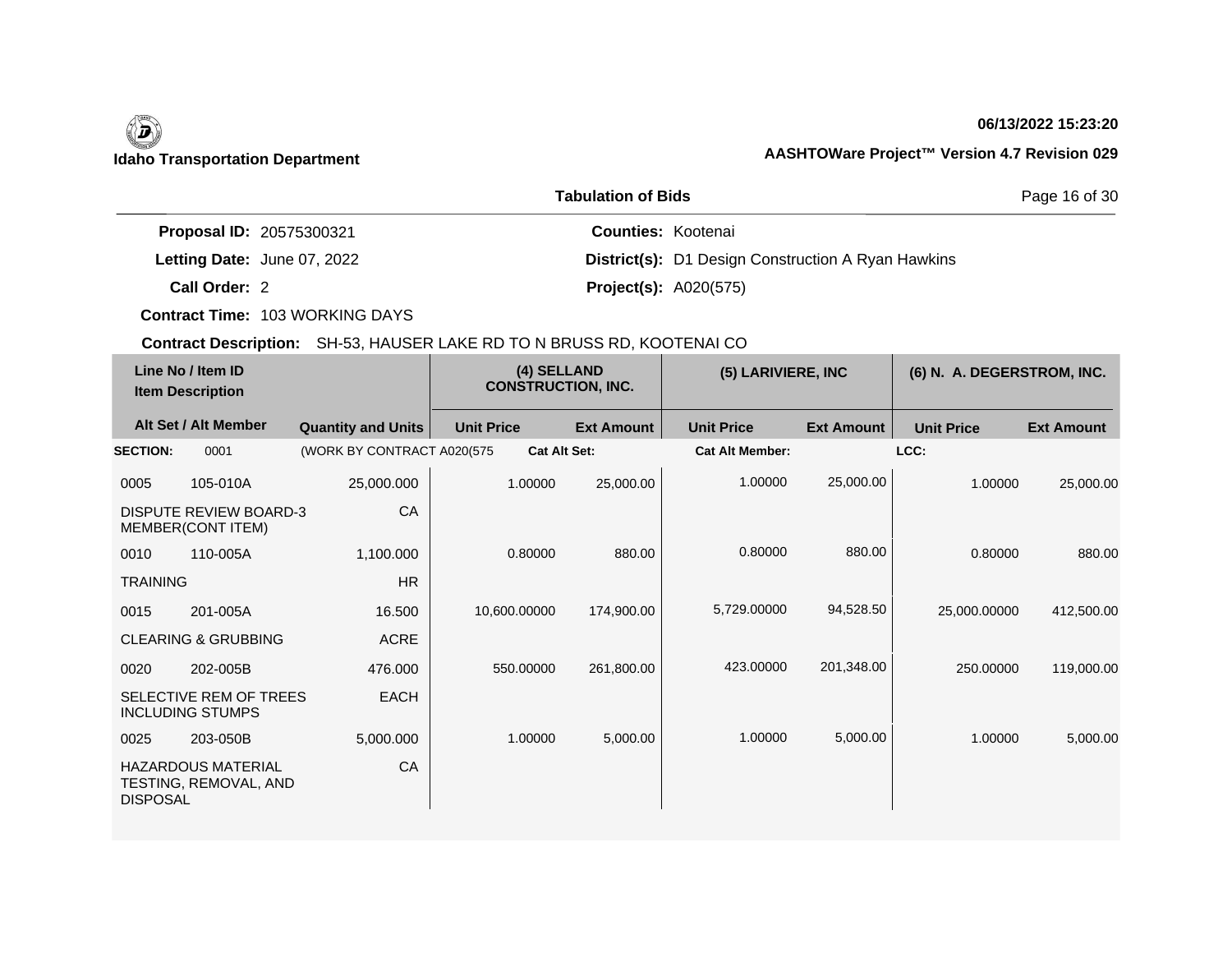## **06/13/2022 15:23:20**

|                                 | <b>Tabulation of Bids</b> |                              |                                                           |  |
|---------------------------------|---------------------------|------------------------------|-----------------------------------------------------------|--|
| <b>Proposal ID: 20575300321</b> |                           | <b>Counties: Kootenai</b>    |                                                           |  |
| Letting Date: June 07, 2022     |                           |                              | <b>District(s):</b> D1 Design Construction A Ryan Hawkins |  |
| Call Order: 2                   |                           | <b>Project(s): A020(575)</b> |                                                           |  |

**Contract Time:** 103 WORKING DAYS

| Line No / Item ID<br><b>Item Description</b> |                                | (4) SELLAND<br><b>CONSTRUCTION, INC.</b> |                   | (5) LARIVIERE, INC  |                        | (6) N. A. DEGERSTROM, INC. |                   |                   |
|----------------------------------------------|--------------------------------|------------------------------------------|-------------------|---------------------|------------------------|----------------------------|-------------------|-------------------|
|                                              | Alt Set / Alt Member           | <b>Quantity and Units</b>                | <b>Unit Price</b> | <b>Ext Amount</b>   | <b>Unit Price</b>      | <b>Ext Amount</b>          | <b>Unit Price</b> | <b>Ext Amount</b> |
| <b>SECTION:</b>                              | 0001                           | (WORK BY CONTRACT A020(575               |                   | <b>Cat Alt Set:</b> | <b>Cat Alt Member:</b> |                            | LCC:              |                   |
| 0030                                         | 203-075A                       | 698.000                                  | 9.00000           | 6,282.00            | 14.00000               | 9,772.00                   | 5.00000           | 3,490.00          |
| REM OF FENCE                                 |                                | <b>FT</b>                                |                   |                     |                        |                            |                   |                   |
| 0035                                         | 203-125A                       | (1.000)                                  | 5,450.00000       | 5,450.00            | 4,281.00000            | 4,281.00                   | 25,000.00000      | 25,000.00         |
| <b>ITEMS</b>                                 | <b>REM OF MISCELLANEOUS</b>    | L S                                      |                   |                     |                        |                            |                   |                   |
| 0040                                         | 203-125C                       | 304.000                                  | 22,50000          | 6,840.00            | 12.00000               | 3,648.00                   | 50.00000          | 15,200.00         |
| <b>ITEMS</b>                                 | <b>REM OF MISCELLANEOUS</b>    | <b>FT</b>                                |                   |                     |                        |                            |                   |                   |
| 0045                                         | 203-130A                       | 24,729.000                               | 1.10000           | 27,201.90           | 0.55000                | 13,600.95                  | 1.00000           | 24,729.00         |
|                                              | <b>REMOVAL OF PAV MARKINGS</b> | <b>FT</b>                                |                   |                     |                        |                            |                   |                   |
| 0050                                         | 203-130B                       | 100.000                                  | 25.00000          | 2,500.00            | 11.00000               | 1,100.00                   | 10.00000          | 1,000.00          |
|                                              | <b>REMOVAL OF PAV MARKINGS</b> | <b>SF</b>                                |                   |                     |                        |                            |                   |                   |
| 0055                                         | 203-135A                       | 29.000                                   | 100.00000         | 2,900.00            | 132,00000              | 3,828.00                   | 100.00000         | 2,900.00          |
|                                              | <b>REMOVAL OF SIGN</b>         | <b>EACH</b>                              |                   |                     |                        |                            |                   |                   |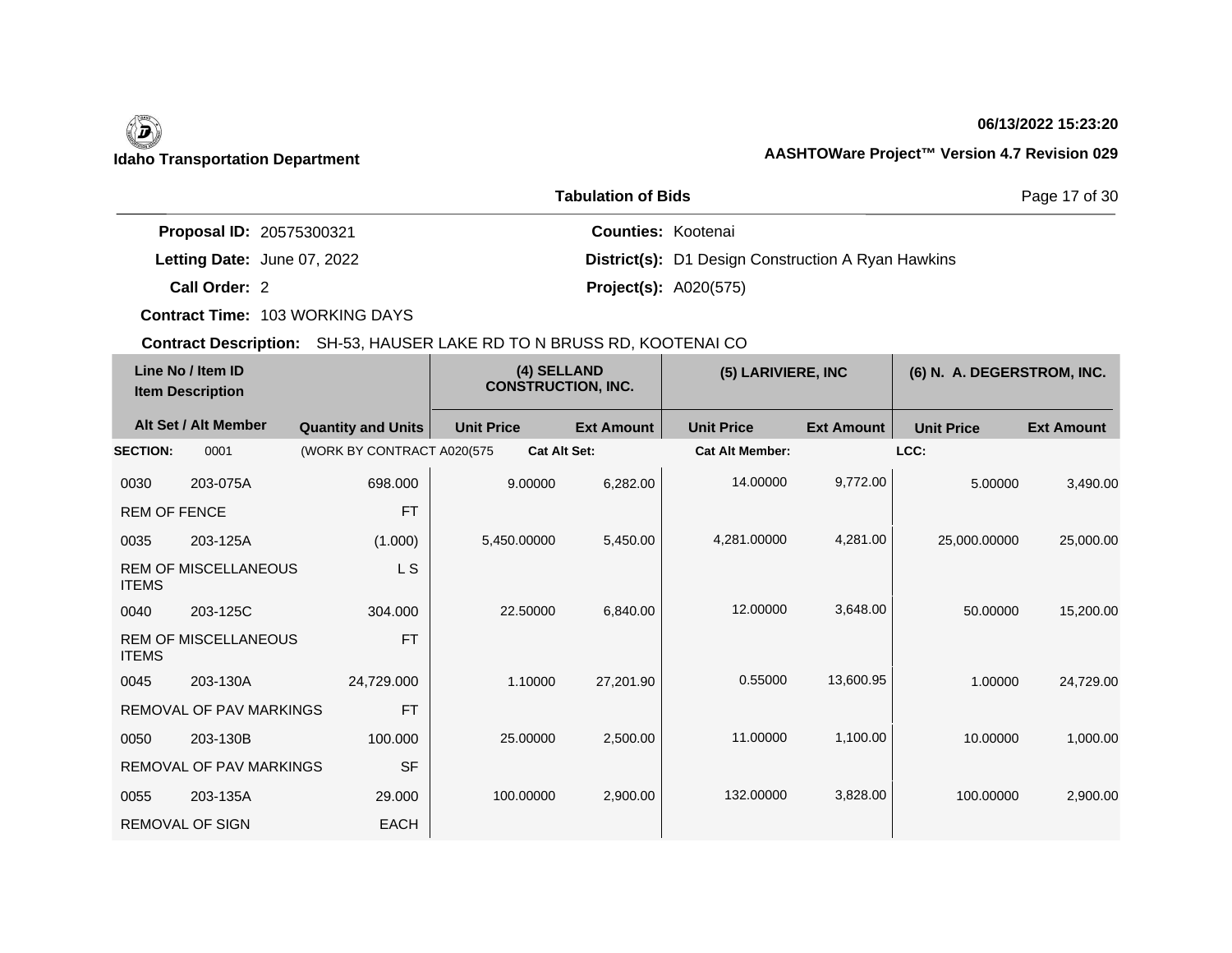## **06/13/2022 15:23:20**

|                                 | Page 18 of 30                                             |  |
|---------------------------------|-----------------------------------------------------------|--|
| <b>Proposal ID: 20575300321</b> | <b>Counties: Kootenai</b>                                 |  |
| Letting Date: June 07, 2022     | <b>District(s):</b> D1 Design Construction A Ryan Hawkins |  |
| Call Order: 2                   | <b>Project(s): A020(575)</b>                              |  |

**Contract Time:** 103 WORKING DAYS

| Line No / Item ID<br><b>Item Description</b> |                         | (4) SELLAND<br><b>CONSTRUCTION, INC.</b> |                   | (5) LARIVIERE, INC  |                   | (6) N. A. DEGERSTROM, INC. |                   |                   |                   |
|----------------------------------------------|-------------------------|------------------------------------------|-------------------|---------------------|-------------------|----------------------------|-------------------|-------------------|-------------------|
|                                              | Alt Set / Alt Member    | <b>Quantity and Units</b>                | <b>Unit Price</b> |                     | <b>Ext Amount</b> | <b>Unit Price</b>          | <b>Ext Amount</b> | <b>Unit Price</b> | <b>Ext Amount</b> |
| <b>SECTION:</b>                              | 0001                    | (WORK BY CONTRACT A020(575               |                   | <b>Cat Alt Set:</b> |                   | <b>Cat Alt Member:</b>     |                   | LCC:              |                   |
| 0060                                         | 205-005A                | 70,000.000                               |                   | 24.25000            | 1,697,500.00      | 34.00000                   | 2,380,000.00      | 25.00000          | 1,750,000.00      |
| <b>EXCAVATION</b>                            |                         | CY                                       |                   |                     |                   |                            |                   |                   |                   |
| 0065                                         | 205-040A                | 1,550.000                                |                   | 6.50000             | 10,075.00         | 41.00000                   | 63,550.00         | 35.00000          | 54,250.00         |
|                                              | <b>GRANULAR BORROW</b>  | <b>CY</b>                                |                   |                     |                   |                            |                   |                   |                   |
| 0070                                         | 205-060A                | 4,600.000                                |                   | 10.00000            | 46,000.00         | 25.00000                   | 115,000.00        | 40.00000          | 184,000.00        |
| ABATEMENT                                    | <b>WATER FOR DUST</b>   | MG                                       |                   |                     |                   |                            |                   |                   |                   |
| 0075                                         | 205-095A                | 50,000.000                               |                   | 1.00000             | 50,000.00         | 1.00000                    | 50,000.00         | 1.00000           | 50,000.00         |
|                                              | <b>SOFT SPOT REPAIR</b> | CA                                       |                   |                     |                   |                            |                   |                   |                   |
| 0080                                         | 212-011A                | 6,536.000                                |                   | 2.65000             | 17,320.40         | 3.00000                    | 19,608.00         | 5.00000           | 32,680.00         |
| <b>FIBER WATTLE</b>                          |                         | <b>FT</b>                                |                   |                     |                   |                            |                   |                   |                   |
| 0085                                         | 212-060A                | 4.000                                    | 6,000.00000       |                     | 24,000.00         | 3,360.00000                | 13,440.00         | 5,000.00000       | 20,000.00         |
| <b>ENTRANCE</b>                              | STABILIZED CONST        | <b>EACH</b>                              |                   |                     |                   |                            |                   |                   |                   |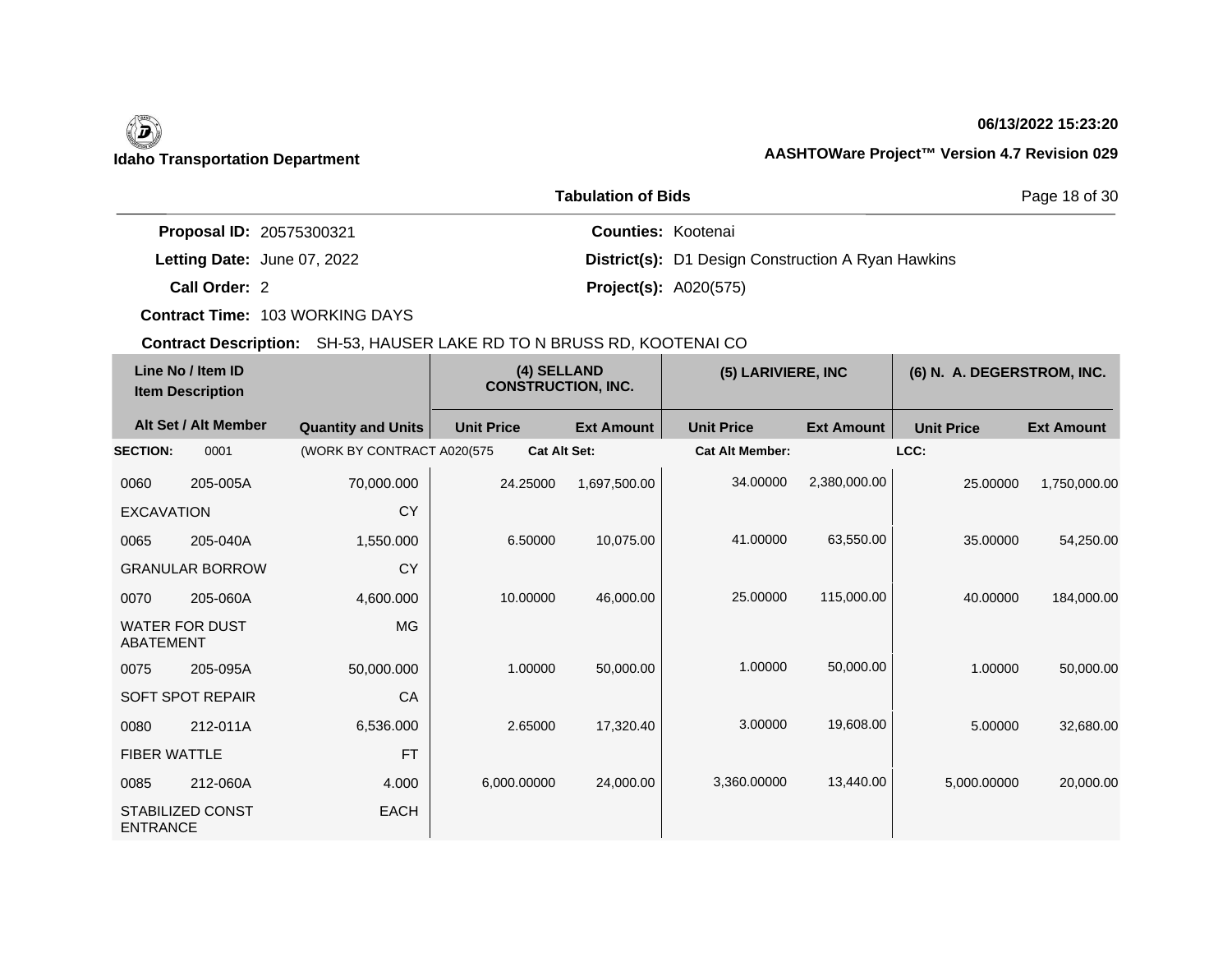# (D)

## **06/13/2022 15:23:20**

## **Idaho Transportation Department AASHTOWare Project™ Version 4.7 Revision 029**

|                                 | Page 19 of 30                                             |  |
|---------------------------------|-----------------------------------------------------------|--|
| <b>Proposal ID: 20575300321</b> | <b>Counties: Kootenai</b>                                 |  |
| Letting Date: June 07, 2022     | <b>District(s):</b> D1 Design Construction A Ryan Hawkins |  |
| Call Order: 2                   | <b>Project(s): A020(575)</b>                              |  |

**Contract Time:** 103 WORKING DAYS

| Line No / Item ID<br><b>Item Description</b> |                          | (4) SELLAND<br><b>CONSTRUCTION, INC.</b> |                     | (5) LARIVIERE, INC |                        | (6) N. A. DEGERSTROM, INC. |                   |                   |
|----------------------------------------------|--------------------------|------------------------------------------|---------------------|--------------------|------------------------|----------------------------|-------------------|-------------------|
|                                              | Alt Set / Alt Member     | <b>Quantity and Units</b>                | <b>Unit Price</b>   | <b>Ext Amount</b>  | <b>Unit Price</b>      | <b>Ext Amount</b>          | <b>Unit Price</b> | <b>Ext Amount</b> |
| <b>SECTION:</b>                              | 0001                     | (WORK BY CONTRACT A020(575               | <b>Cat Alt Set:</b> |                    | <b>Cat Alt Member:</b> |                            | LCC:              |                   |
| 0090                                         | 212-095A                 | 8.000                                    | 675.00000           | 5,400.00           | 173.00000              | 1,384.00                   | 125.00000         | 1,000.00          |
|                                              | <b>INLET PROTECTION</b>  | <b>EACH</b>                              |                     |                    |                        |                            |                   |                   |
| 0095                                         | 213-010A                 | 67,282.000                               | 3.00000             | 201,846.00         | 4.50000                | 302,769.00                 | 6.25000           | 420,512.50        |
| <b>TOPSOIL</b>                               |                          | SY                                       |                     |                    |                        |                            |                   |                   |
| 0100                                         | 251-005A                 | 50,000.000                               | 1.00000             | 50,000.00          | 1.00000                | 50,000.00                  | 1.00000           | 50,000.00         |
| <b>MIGRATORY BIRD</b><br><b>COMPLIANCE</b>   |                          | CA                                       |                     |                    |                        |                            |                   |                   |
| 0105                                         | 303-021A                 | 76,050.000                               | 17.50000            | 1,330,875.00       | 25.00000               | 1,901,250.00               | 25,00000          | 1,901,250.00      |
|                                              | 3/4" AGGR TY A FOR BASE  | <b>TON</b>                               |                     |                    |                        |                            |                   |                   |
| 0110                                         | 401-020A                 | 11,625.000                               | 3.50000             | 40,687.50          | 5.00000                | 58,125.00                  | 3.75000           | 43,593.75         |
| <b>TACK COAT</b>                             | CSS-1 DIL EMUL ASPH FOR  | GAL                                      |                     |                    |                        |                            |                   |                   |
| 0115                                         | 402-020A                 | 55.000                                   | 1,250.00000         | 68,750.00          | 1,603.00000            | 88,165.00                  | 1.250.00000       | 68,750.00         |
|                                              | EMUL ASPH FOR PRIME COAT | <b>TON</b>                               |                     |                    |                        |                            |                   |                   |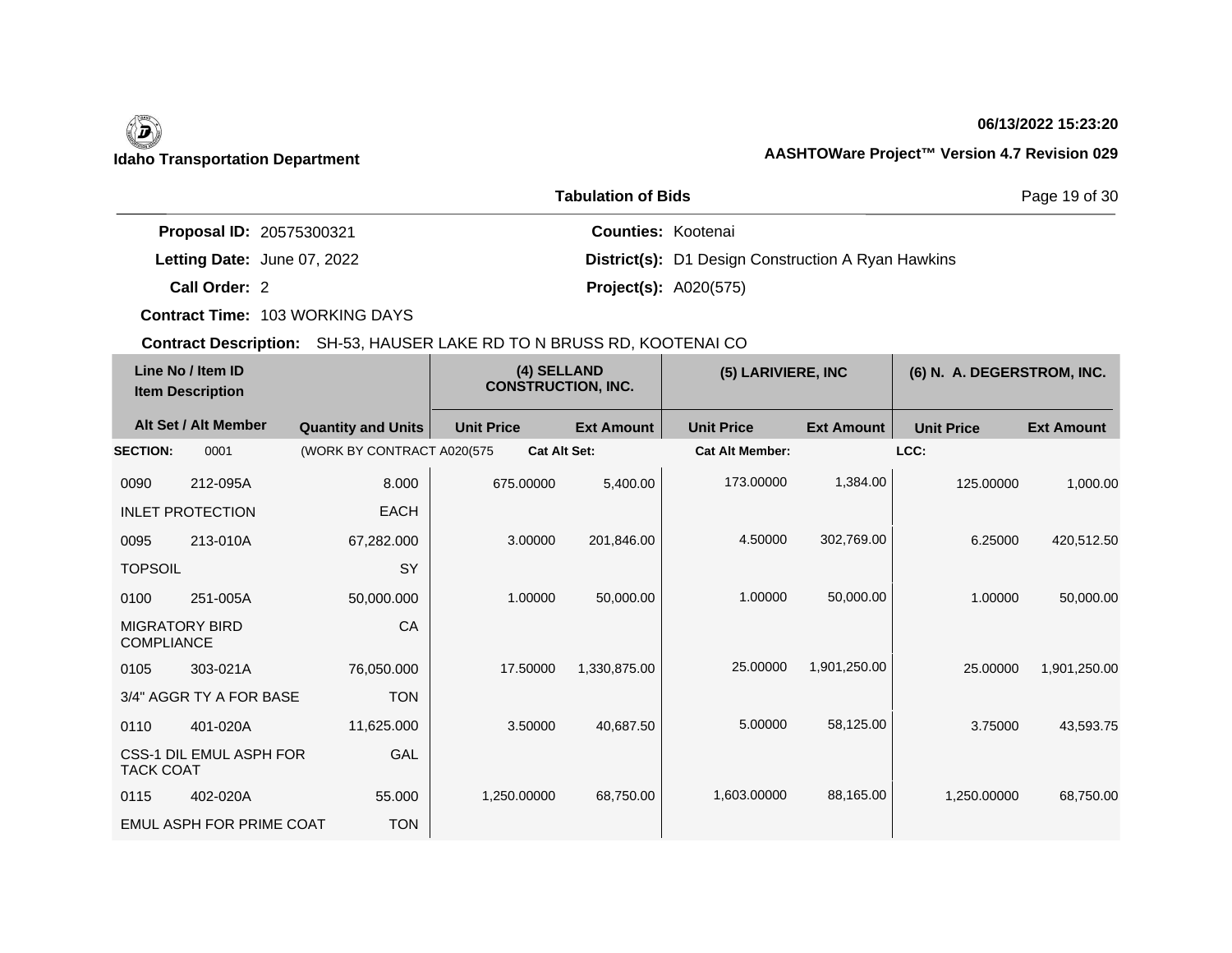## **06/13/2022 15:23:20**

|                                 | Page 20 of 30                                             |  |
|---------------------------------|-----------------------------------------------------------|--|
| <b>Proposal ID: 20575300321</b> | <b>Counties: Kootenai</b>                                 |  |
| Letting Date: June 07, 2022     | <b>District(s):</b> D1 Design Construction A Ryan Hawkins |  |
| Call Order: 2                   | <b>Project(s): A020(575)</b>                              |  |

**Contract Time:** 103 WORKING DAYS

| Line No / Item ID<br><b>Item Description</b> |                                            | (4) SELLAND<br><b>CONSTRUCTION, INC.</b> |                     | (5) LARIVIERE, INC |                        | (6) N. A. DEGERSTROM, INC. |                   |                   |
|----------------------------------------------|--------------------------------------------|------------------------------------------|---------------------|--------------------|------------------------|----------------------------|-------------------|-------------------|
|                                              | Alt Set / Alt Member                       | <b>Quantity and Units</b>                | <b>Unit Price</b>   | <b>Ext Amount</b>  | <b>Unit Price</b>      | <b>Ext Amount</b>          | <b>Unit Price</b> | <b>Ext Amount</b> |
| <b>SECTION:</b>                              | 0001                                       | (WORK BY CONTRACT A020(575)              | <b>Cat Alt Set:</b> |                    | <b>Cat Alt Member:</b> |                            | LCC:              |                   |
| 0120                                         | 405-245A                                   | 27.000                                   | 2,300.00000         | 62,100.00          | 2,372.00000            | 64,044.00                  | 2,000.00000       | 54,000.00         |
| <b>APPROACH</b>                              |                                            | <b>EACH</b>                              |                     |                    |                        |                            |                   |                   |
| 0125                                         | 405-410A                                   | 2,000.000                                | 200.00000           | 400,000.00         | 137.00000              | 274,000.00                 | 155.00000         | 310,000.00        |
|                                              | SUPERPAVE HMA PAV CL SP-T                  | <b>TON</b>                               |                     |                    |                        |                            |                   |                   |
| 0130                                         | 405-455A                                   | 30,000.000                               | 108.00000           | 3,240,000.00       | 117.00000              | 3,510,000.00               | 115.00000         | 3,450,000.00      |
|                                              | SUPERPAVE HMA PAV INCL<br>ASPH&ADD CL SP-5 | <b>TON</b>                               |                     |                    |                        |                            |                   |                   |
| 0135                                         | 612-005D                                   | 1,615.000                                | 35.00000            | 56,525.00          | 39.00000               | 62,985.00                  | 36.00000          | 58,140.00         |
|                                              | <b>W-BEAM GUARDRAIL</b>                    | <b>FT</b>                                |                     |                    |                        |                            |                   |                   |
| 0140                                         | 612-115B                                   | 3.000                                    | 4,000.00000         | 12,000.00          | 2,687.00000            | 8,061.00                   | 2,500.00000       | 7,500.00          |
| <b>FLARED</b>                                | <b>GUARDRAIL TERMINAL,</b>                 | <b>EACH</b>                              |                     |                    |                        |                            |                   |                   |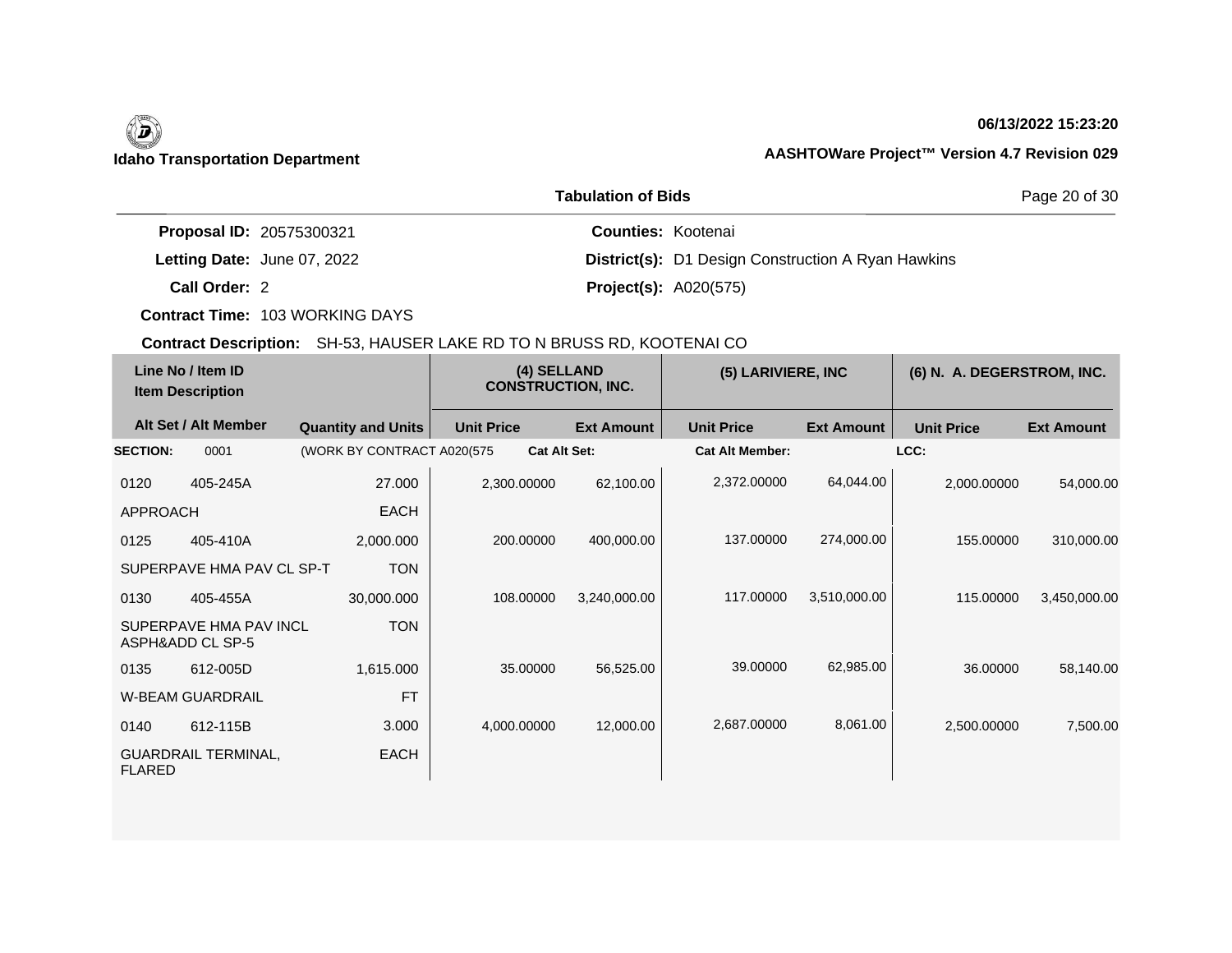# (D)

## **06/13/2022 15:23:20**

Page 21 of 30

# **Idaho Transportation Department AASHTOWare Project™ Version 4.7 Revision 029**

| <b>Tabulation of Bids</b>   |                                                           |  |  |  |  |  |
|-----------------------------|-----------------------------------------------------------|--|--|--|--|--|
| Proposal ID: 20575300321    | <b>Counties: Kootenai</b>                                 |  |  |  |  |  |
| Letting Date: June 07, 2022 | <b>District(s):</b> D1 Design Construction A Ryan Hawkins |  |  |  |  |  |
| Call Order: 2               | <b>Project(s): A020(575)</b>                              |  |  |  |  |  |

**Contract Time:** 103 WORKING DAYS

| Line No / Item ID<br><b>Item Description</b> |                                  | (4) SELLAND<br><b>CONSTRUCTION, INC.</b> |                   | (5) LARIVIERE, INC  |                        | (6) N. A. DEGERSTROM, INC. |                   |                   |
|----------------------------------------------|----------------------------------|------------------------------------------|-------------------|---------------------|------------------------|----------------------------|-------------------|-------------------|
|                                              | Alt Set / Alt Member             | <b>Quantity and Units</b>                | <b>Unit Price</b> | <b>Ext Amount</b>   | <b>Unit Price</b>      | <b>Ext Amount</b>          | <b>Unit Price</b> | <b>Ext Amount</b> |
| <b>SECTION:</b>                              | 0001                             | (WORK BY CONTRACT A020(575               |                   | <b>Cat Alt Set:</b> | <b>Cat Alt Member:</b> |                            | LCC:              |                   |
| 0145                                         | 612-115C                         | 1.000                                    | 4,000.00000       | 4,000.00            | 2,687.00000            | 2,687.00                   | 2,500.00000       | 2,500.00          |
| <b>TANGENT</b>                               | <b>GUARDRAIL TERMINAL,</b>       | <b>EACH</b>                              |                   |                     |                        |                            |                   |                   |
| 0150                                         | 616-010A                         | 358.000                                  | 20.00000          | 7,160.00            | 22.00000               | 7,876.00                   | 20.00000          | 7,160.00          |
| SIGNS TY B                                   |                                  | <b>SF</b>                                |                   |                     |                        |                            |                   |                   |
| 0155                                         | 616-015A                         | 42.000                                   | 30.00000          | 1,260.00            | 34.00000               | 1,428.00                   | 30.00000          | 1,260.00          |
| SIGNS TY C                                   |                                  | <b>SF</b>                                |                   |                     |                        |                            |                   |                   |
| 0160                                         | 616-035A                         | 877.000                                  | 6.75000           | 5,919.75            | 7.50000                | 6,577.50                   | 7.00000           | 6,139.00          |
| <b>ANGLES</b>                                | <b>SIGN BRACKETS &amp; BRACE</b> | <b>LB</b>                                |                   |                     |                        |                            |                   |                   |
| 0165                                         | 616-055A                         | 1.600                                    | 9,800.00000       | 15,680.00           | 10,916.00000           | 17,465.60                  | 10,000.00000      | 16,000.00         |
| TY D                                         | BRKAWY WOOD SIGN POST            | <b>MFBM</b>                              |                   |                     |                        |                            |                   |                   |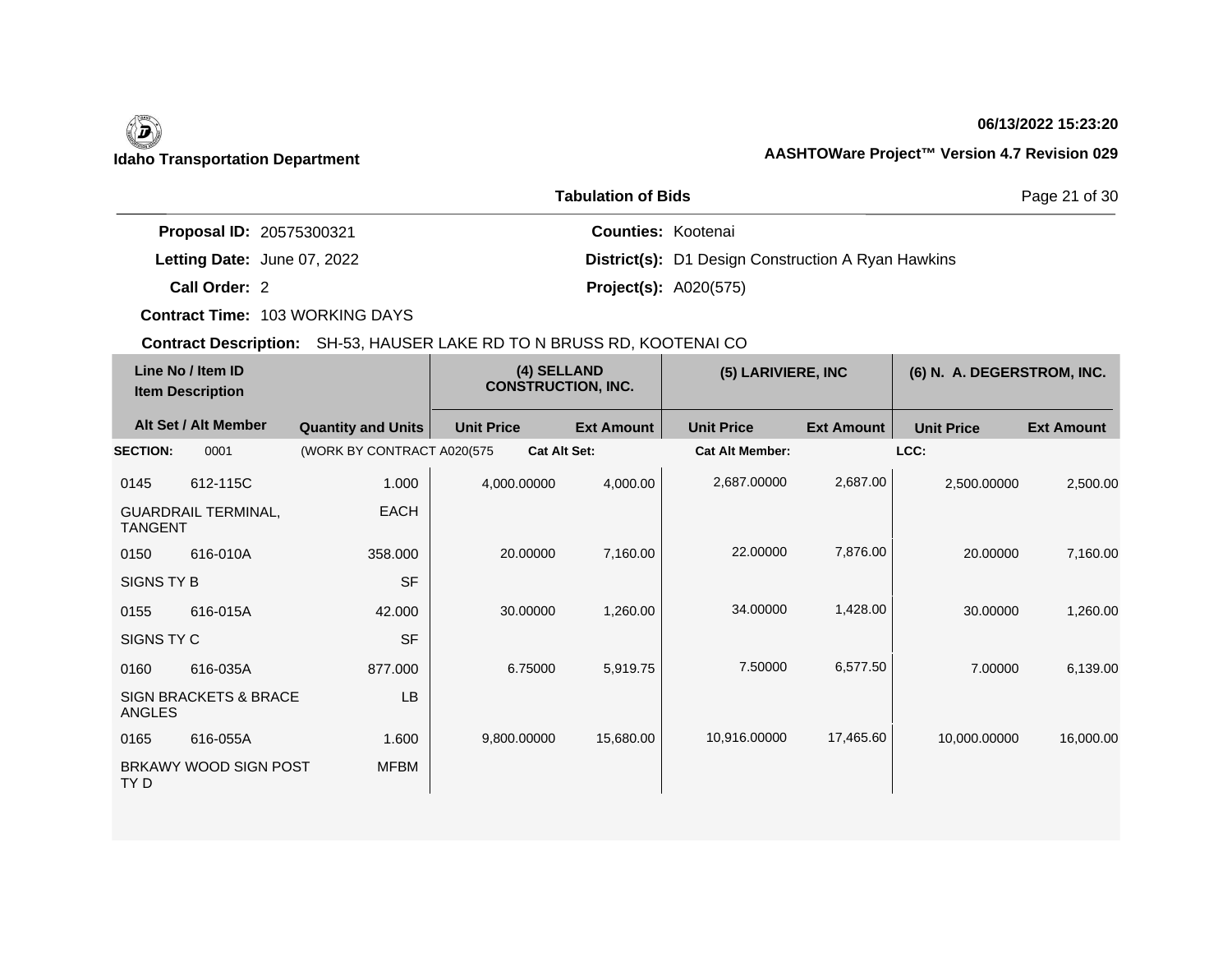### **06/13/2022 15:23:20**

|                             | <b>Tabulation of Bids</b>                                 | Page 22 of 30 |  |  |
|-----------------------------|-----------------------------------------------------------|---------------|--|--|
| Proposal ID: 20575300321    | <b>Counties: Kootenai</b>                                 |               |  |  |
| Letting Date: June 07, 2022 | <b>District(s):</b> D1 Design Construction A Ryan Hawkins |               |  |  |
| Call Order: 2               | <b>Project(s): A020(575)</b>                              |               |  |  |

**Contract Time:** 103 WORKING DAYS

| Line No / Item ID<br><b>Item Description</b> |                          | (4) SELLAND<br><b>CONSTRUCTION, INC.</b> |                     | (5) LARIVIERE, INC |                        | (6) N. A. DEGERSTROM, INC. |                   |                   |
|----------------------------------------------|--------------------------|------------------------------------------|---------------------|--------------------|------------------------|----------------------------|-------------------|-------------------|
|                                              | Alt Set / Alt Member     | <b>Quantity and Units</b>                | <b>Unit Price</b>   | <b>Ext Amount</b>  | <b>Unit Price</b>      | <b>Ext Amount</b>          | <b>Unit Price</b> | <b>Ext Amount</b> |
| <b>SECTION:</b>                              | 0001                     | (WORK BY CONTRACT A020(575               | <b>Cat Alt Set:</b> |                    | <b>Cat Alt Member:</b> |                            | LCC:              |                   |
| 0170                                         | 616-080A                 | 6.000                                    | 100.00000           | 600.00             | 106.00000              | 636.00                     | 100.00000         | 600.00            |
|                                              | <b>REINSTALL SIGNS</b>   | <b>EACH</b>                              |                     |                    |                        |                            |                   |                   |
| 0175                                         | 617-010A                 | 48.000                                   | 42.00000            | 2,016.00           | 45.00000               | 2,160.00                   | 42.00000          | 2,016.00          |
|                                              | DELINEATOR TY 2          | <b>EACH</b>                              |                     |                    |                        |                            |                   |                   |
| 0180                                         | 617-020A                 | 8.000                                    | 42.00000            | 336.00             | 45.00000               | 360.00                     | 42.00000          | 336.00            |
|                                              | DELINEATOR TY 4          | <b>EACH</b>                              |                     |                    |                        |                            |                   |                   |
| 0185                                         | 617-045A                 | 4.000                                    | 42.00000            | 168.00             | 45.00000               | 180.00                     | 42.00000          | 168.00            |
|                                              | DELINEATOR TY 9          | <b>EACH</b>                              |                     |                    |                        |                            |                   |                   |
| 0190                                         | 617-060A                 | 3.000                                    | 650.00000           | 1,950.00           | 700.00000              | 2,100.00                   | 675,00000         | 2,025.00          |
| MILEPOST TY 3                                |                          | <b>EACH</b>                              |                     |                    |                        |                            |                   |                   |
| 0195                                         | 619-010A                 | (1.000)                                  | 230,000.00000       | 230,000.00         | 252,287.00000          | 252,287.00                 | 265,000.00000     | 265,000.00        |
|                                              | <b>ILLUMINATION TY 2</b> | L S                                      |                     |                    |                        |                            |                   |                   |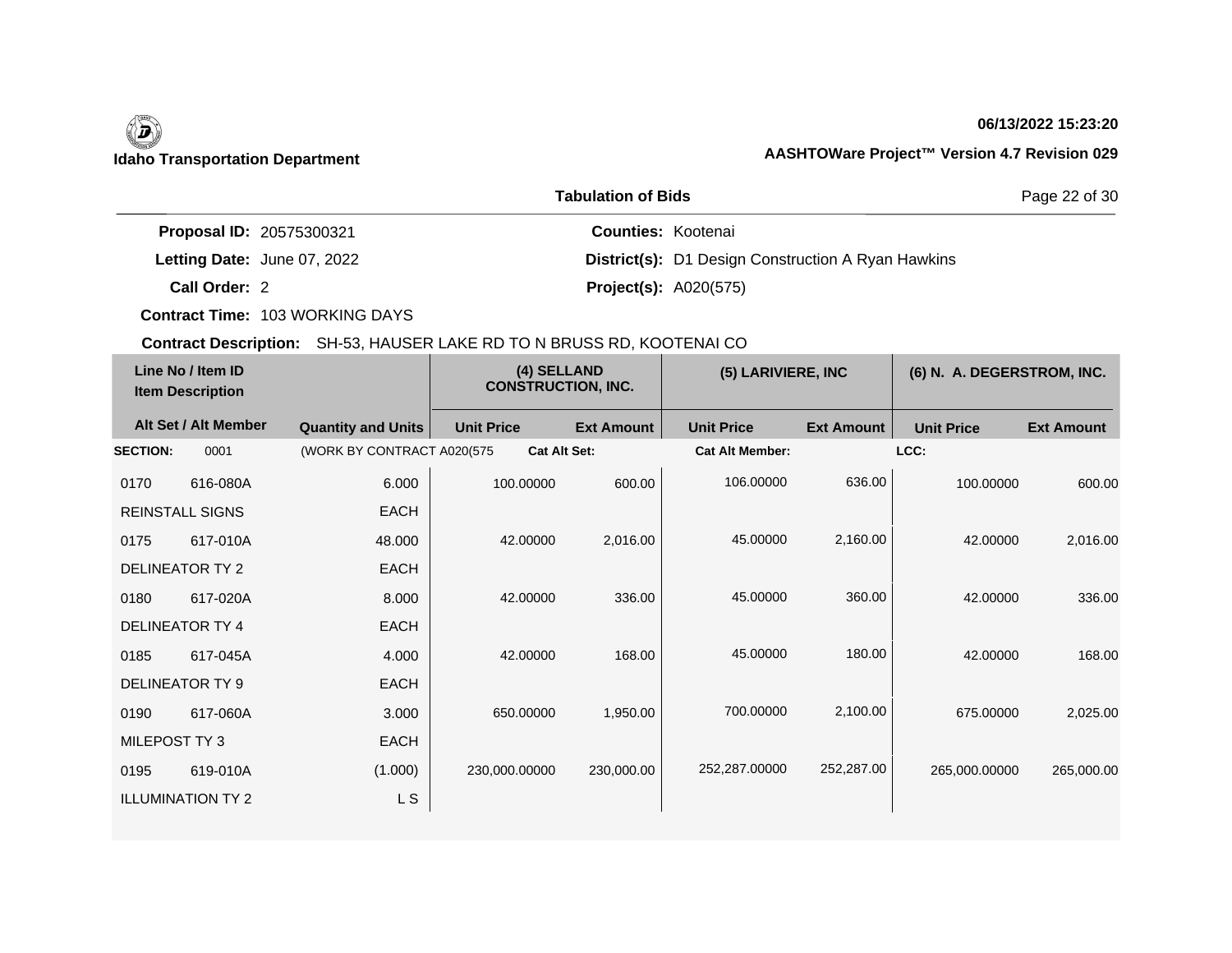### **06/13/2022 15:23:20**

|                                 | Page 23 of 30                                             |  |
|---------------------------------|-----------------------------------------------------------|--|
| <b>Proposal ID: 20575300321</b> | <b>Counties: Kootenai</b>                                 |  |
| Letting Date: June 07, 2022     | <b>District(s):</b> D1 Design Construction A Ryan Hawkins |  |
| Call Order: 2                   | <b>Project(s): A020(575)</b>                              |  |

**Contract Time:** 103 WORKING DAYS

| Line No / Item ID<br><b>Item Description</b> |                             | (4) SELLAND<br><b>CONSTRUCTION, INC.</b> |                     | (5) LARIVIERE, INC |                        | (6) N. A. DEGERSTROM, INC. |                   |                   |
|----------------------------------------------|-----------------------------|------------------------------------------|---------------------|--------------------|------------------------|----------------------------|-------------------|-------------------|
|                                              | Alt Set / Alt Member        | <b>Quantity and Units</b>                | <b>Unit Price</b>   | <b>Ext Amount</b>  | <b>Unit Price</b>      | <b>Ext Amount</b>          | <b>Unit Price</b> | <b>Ext Amount</b> |
| <b>SECTION:</b>                              | 0001                        | (WORK BY CONTRACT A020(575               | <b>Cat Alt Set:</b> |                    | <b>Cat Alt Member:</b> |                            | LCC:              |                   |
| 0200                                         | 621-005A                    | 13.930                                   | 975.00000           | 13,581.75          | 7,607.00000            | 105,965.51                 | 1,500.00000       | 20,895.00         |
|                                              | SEED BED PREPARATION        | <b>ACRE</b>                              |                     |                    |                        |                            |                   |                   |
| 0205                                         | 621-010A                    | 13.930                                   | 355.00000           | 4,945.15           | 393.00000              | 5,474.49                   | 375,00000         | 5,223.75          |
| <b>SEEDING</b>                               |                             | <b>ACRE</b>                              |                     |                    |                        |                            |                   |                   |
| 0210                                         | 621-035A                    | 13.930                                   | 255.00000           | 3,552.15           | 280.00000              | 3,900.40                   | 275.00000         | 3,830.75          |
| <b>FERTILIZING</b>                           |                             | <b>ACRE</b>                              |                     |                    |                        |                            |                   |                   |
| 0215                                         | 621-060A                    | 13.930                                   | 1,750.00000         | 24,377.50          | 1,929.00000            | 26,870.97                  | 1,800.00000       | 25,074.00         |
|                                              | <b>MULCH PLUS TACKIFIER</b> | <b>ACRE</b>                              |                     |                    |                        |                            |                   |                   |
| 0220                                         | 626-010A                    | 1,141.900                                | 15.00000            | 17,128.50          | 15.00000               | 17,128.50                  | 10.00000          | 11,419.00         |
| <b>CONTROL SIGNS</b>                         | <b>TEMPORARY TRAFFIC</b>    | <b>SF</b>                                |                     |                    |                        |                            |                   |                   |
| 0225                                         | 626-040A                    | 6.000                                    | 51.00000            | 306.00             | 39.00000               | 234.00                     | 60.00000          | 360.00            |
| <b>BARRICADE TY3</b>                         |                             | <b>EACH</b>                              |                     |                    |                        |                            |                   |                   |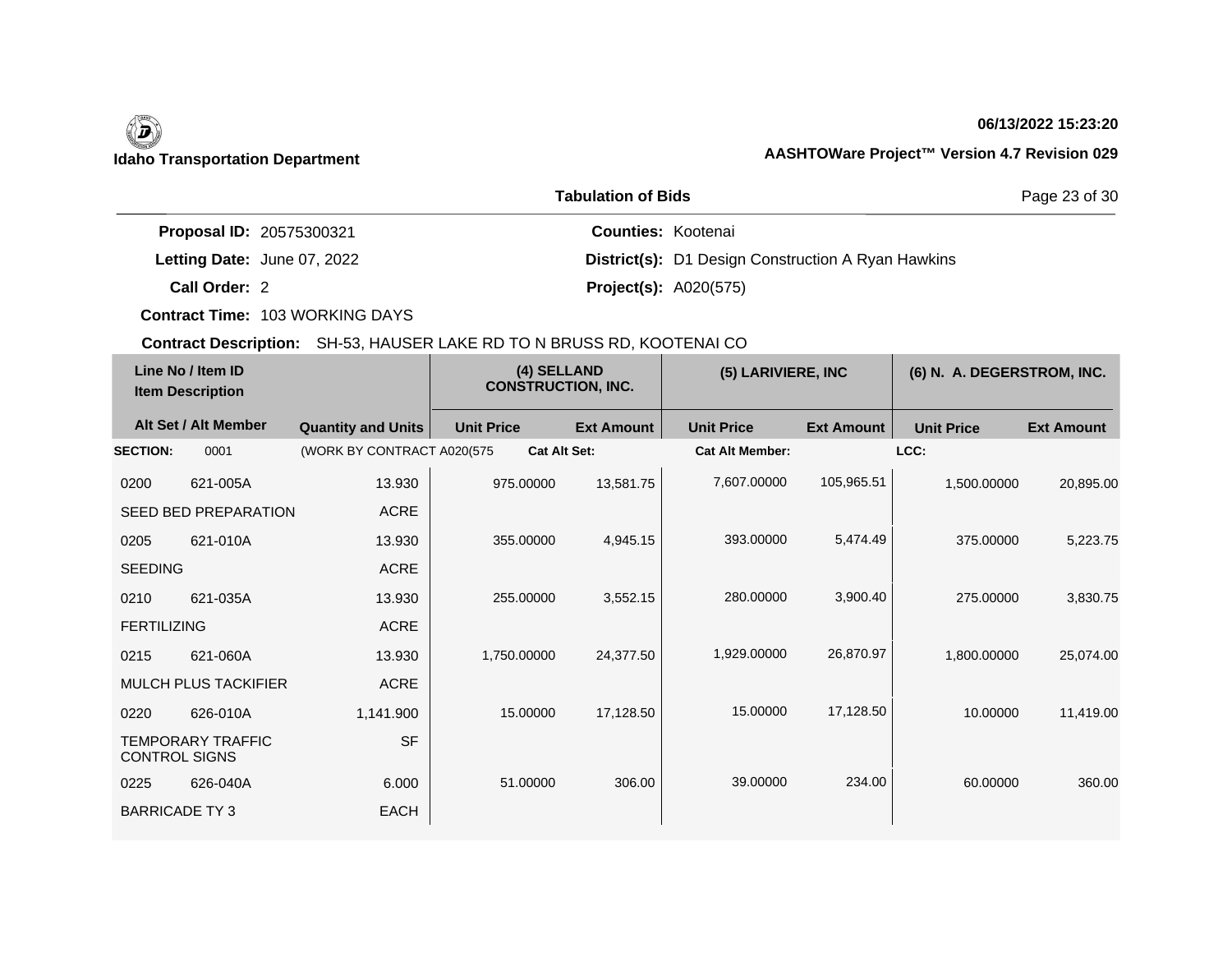## **06/13/2022 15:23:20**

|                             | <b>Tabulation of Bids</b>                                 | Page 24 of 30 |  |
|-----------------------------|-----------------------------------------------------------|---------------|--|
| Proposal ID: 20575300321    | <b>Counties: Kootenai</b>                                 |               |  |
| Letting Date: June 07, 2022 | <b>District(s):</b> D1 Design Construction A Ryan Hawkins |               |  |
| Call Order: 2               | <b>Project(s): A020(575)</b>                              |               |  |

**Contract Time:** 103 WORKING DAYS

| Line No / Item ID<br><b>Item Description</b> |                             | (4) SELLAND<br><b>CONSTRUCTION, INC.</b> |                   | (5) LARIVIERE, INC  |                   | (6) N. A. DEGERSTROM, INC. |                   |                   |                   |
|----------------------------------------------|-----------------------------|------------------------------------------|-------------------|---------------------|-------------------|----------------------------|-------------------|-------------------|-------------------|
|                                              | Alt Set / Alt Member        | <b>Quantity and Units</b>                | <b>Unit Price</b> |                     | <b>Ext Amount</b> | <b>Unit Price</b>          | <b>Ext Amount</b> | <b>Unit Price</b> | <b>Ext Amount</b> |
| <b>SECTION:</b>                              | 0001                        | (WORK BY CONTRACT A020(575               |                   | <b>Cat Alt Set:</b> |                   | <b>Cat Alt Member:</b>     |                   | LCC:              |                   |
| 0230                                         | 626-050A                    | 500.000                                  |                   | 36.00000            | 18,000.00         | 13.00000                   | 6,500.00          | 30.00000          | 15,000.00         |
| <b>DRUMS</b>                                 |                             | <b>EACH</b>                              |                   |                     |                   |                            |                   |                   |                   |
| 0235                                         | 626-093A                    | 49,600.000                               |                   | 0.25000             | 12,400.00         | 0.20000                    | 9,920.00          | 0.50000           | 24,800.00         |
| <b>WATERBORNE</b>                            | <b>TEMP PAV MARKING -</b>   | <b>FT</b>                                |                   |                     |                   |                            |                   |                   |                   |
| 0240                                         | 626-105A                    | 384.000                                  |                   | 57,00000            | 21,888.00         | 51.00000                   | 19,584.00         | 55,00000          | 21,120.00         |
|                                              | TRAF CNTL MAINTENANCE       | HR                                       |                   |                     |                   |                            |                   |                   |                   |
| 0245                                         | 626-110A                    | 3,500.000                                |                   | 1.00000             | 3,500.00          | 3.00000                    | 10,500.00         | 1.80000           | 6,300.00          |
| <b>MARKER</b>                                | <b>TEMP FLEX RAISED PAV</b> | <b>EACH</b>                              |                   |                     |                   |                            |                   |                   |                   |
| 0250                                         | 626-112A                    | 480.000                                  |                   | 95.00000            | 45,600.00         | 40.00000                   | 19,200.00         | 18.50000          | 8,880.00          |
| <b>FLOOD LIGHTS</b>                          |                             | <b>HR</b>                                |                   |                     |                   |                            |                   |                   |                   |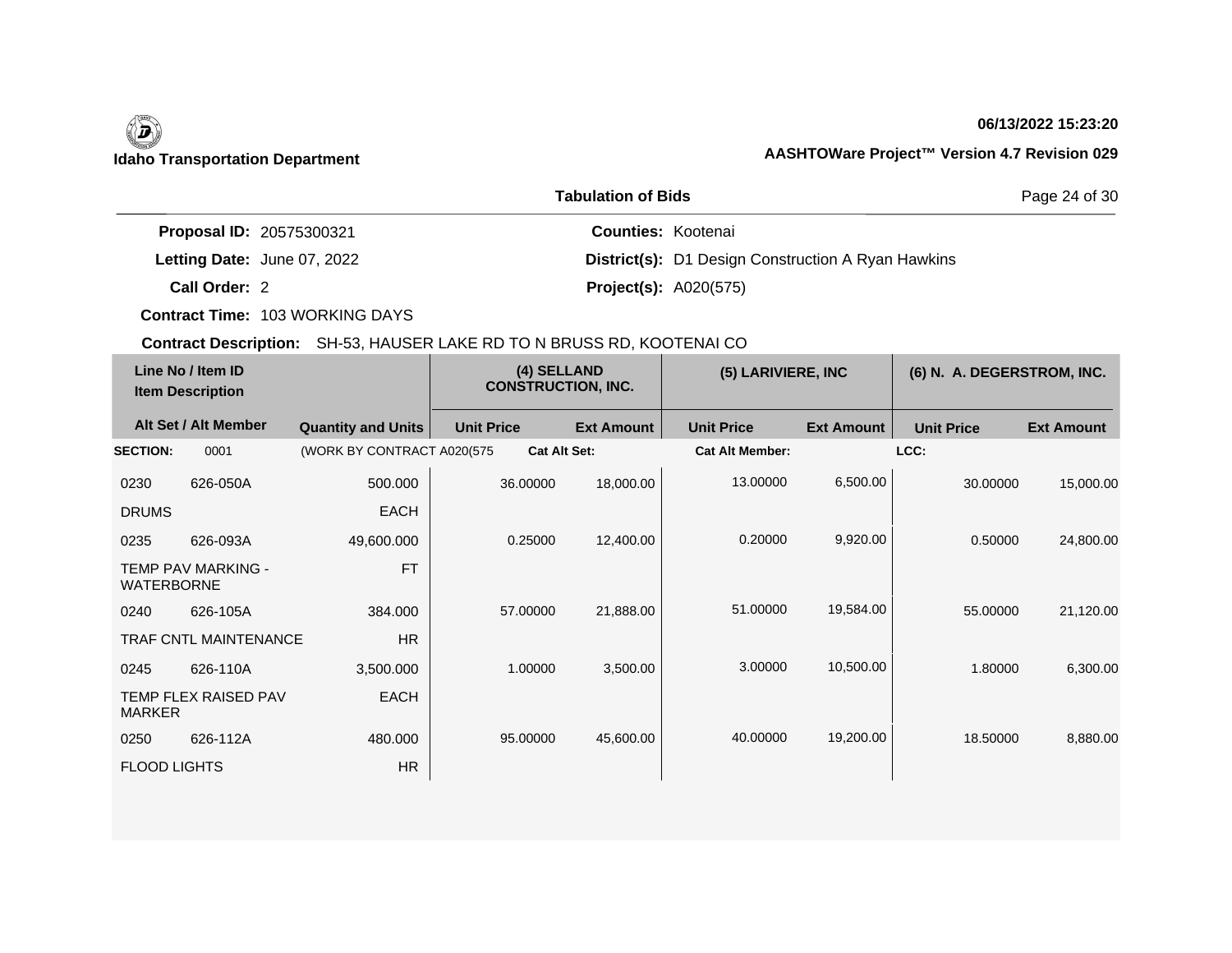## **06/13/2022 15:23:20**

|                             | Page 25 of 30                                             |  |
|-----------------------------|-----------------------------------------------------------|--|
| Proposal ID: 20575300321    | <b>Counties: Kootenai</b>                                 |  |
| Letting Date: June 07, 2022 | <b>District(s):</b> D1 Design Construction A Ryan Hawkins |  |
| Call Order: 2               | <b>Project(s): A020(575)</b>                              |  |

**Contract Time:** 103 WORKING DAYS

|                 | Line No / Item ID<br><b>Item Description</b>      |                            | (4) SELLAND<br><b>CONSTRUCTION, INC.</b> |                     | (5) LARIVIERE, INC     |                   | (6) N. A. DEGERSTROM, INC. |                   |
|-----------------|---------------------------------------------------|----------------------------|------------------------------------------|---------------------|------------------------|-------------------|----------------------------|-------------------|
|                 | Alt Set / Alt Member                              | <b>Quantity and Units</b>  | <b>Unit Price</b>                        | <b>Ext Amount</b>   | <b>Unit Price</b>      | <b>Ext Amount</b> | <b>Unit Price</b>          | <b>Ext Amount</b> |
| <b>SECTION:</b> | 0001                                              | (WORK BY CONTRACT A020(575 |                                          | <b>Cat Alt Set:</b> | <b>Cat Alt Member:</b> |                   | LCC:                       |                   |
| 0255            | 626-115B                                          | 252.000                    | 65.00000                                 | 16,380.00           | 140.00000              | 35,280.00         | 48.00000                   | 12,096.00         |
|                 | PORTABLE CHANGEABLE<br><b>MESSAGE SIGN (PCMS)</b> | <b>DAY</b>                 |                                          |                     |                        |                   |                            |                   |
| 0260            | 626-116A                                          | 920,000                    | 40.00000                                 | 36,800.00           | 43.00000               | 39,560.00         | 40.00000                   | 36,800.00         |
|                 | <b>TEMP CONCRETE BARRIER</b>                      | <b>FT</b>                  |                                          |                     |                        |                   |                            |                   |
| 0265            | 626-117A                                          | 1,560.000                  | 12.50000                                 | 19,500.00           | 13.00000               | 20,280.00         | 13.00000                   | 20,280.00         |
| <b>BARRIER</b>  | <b>R&amp;R TEMP CONCRETE</b>                      | <b>FT</b>                  |                                          |                     |                        |                   |                            |                   |
| 0270            | 626-118A                                          | 2.000                      | 3,100.00000                              | 6,200.00            | 1,344.00000            | 2,688.00          | 3,100.00000                | 6,200.00          |
|                 | <b>TEMP CRASH CUSHION</b>                         | <b>EACH</b>                |                                          |                     |                        |                   |                            |                   |
| 0275            | 626-119A                                          | 1.000                      | 22,000.00000                             | 22,000.00           | 19,033.00000           | 19,033.00         | 15,000.00000               | 15,000.00         |
|                 | <b>TRUCK ATTENTUATOR</b>                          | <b>EACH</b>                |                                          |                     |                        |                   |                            |                   |
| 0280            | 626-120A                                          | 480,000                    | 55.00000                                 | 26,400.00           | 50.00000               | 24,000.00         | 49.00000                   | 23,520.00         |
|                 | <b>FLAGGER CONTROL</b>                            | HR                         |                                          |                     |                        |                   |                            |                   |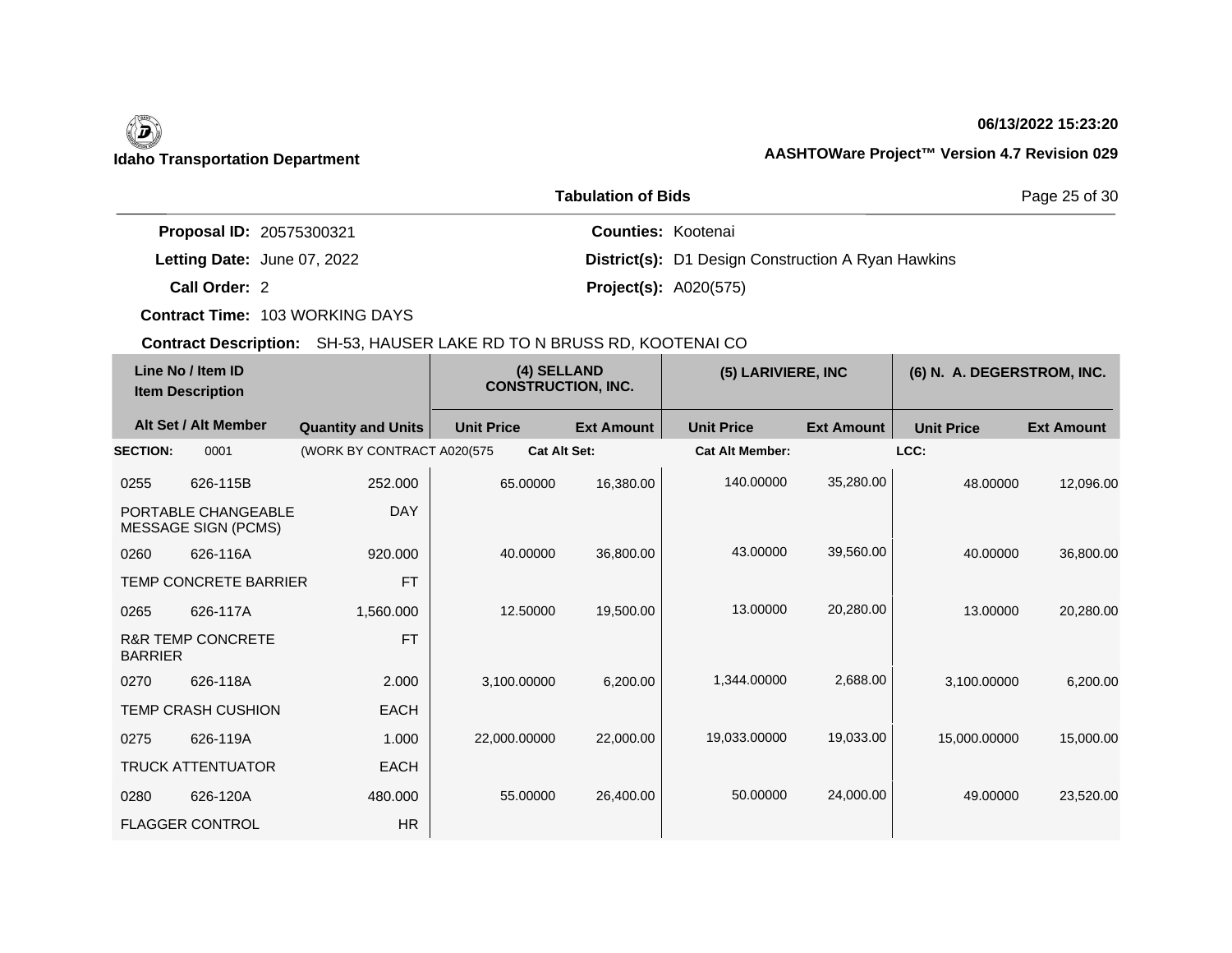# (D)

## **06/13/2022 15:23:20**

## **Idaho Transportation Department AASHTOWare Project™ Version 4.7 Revision 029**

|                                 | <b>Tabulation of Bids</b>                                 | Page 26 of 30 |  |
|---------------------------------|-----------------------------------------------------------|---------------|--|
| <b>Proposal ID: 20575300321</b> | <b>Counties: Kootenai</b>                                 |               |  |
| Letting Date: June 07, 2022     | <b>District(s):</b> D1 Design Construction A Ryan Hawkins |               |  |
| Call Order: 2                   | <b>Project(s): A020(575)</b>                              |               |  |

**Contract Time:** 103 WORKING DAYS

| Line No / Item ID<br><b>Item Description</b> |                                             | (4) SELLAND<br><b>CONSTRUCTION, INC.</b> |                     | (5) LARIVIERE, INC |                        | (6) N. A. DEGERSTROM, INC. |                   |                   |
|----------------------------------------------|---------------------------------------------|------------------------------------------|---------------------|--------------------|------------------------|----------------------------|-------------------|-------------------|
|                                              | Alt Set / Alt Member                        | <b>Quantity and Units</b>                | <b>Unit Price</b>   | <b>Ext Amount</b>  | <b>Unit Price</b>      | <b>Ext Amount</b>          | <b>Unit Price</b> | <b>Ext Amount</b> |
| <b>SECTION:</b>                              | 0001                                        | (WORK BY CONTRACT A020(575               | <b>Cat Alt Set:</b> |                    | <b>Cat Alt Member:</b> |                            | LCC:              |                   |
| 0285                                         | 626-121A                                    | 2.000                                    | 1,100.00000         | 2,200.00           | 1,344.00000            | 2,688.00                   | 1,100.00000       | 2,200.00          |
|                                              | <b>R&amp;R TEMP CRASH CUSHION</b>           | <b>EACH</b>                              |                     |                    |                        |                            |                   |                   |
| 0290                                         | 626-135A                                    | 300,000                                  | 10.50000            | 3,150.00           | 8.00000                | 2,400.00                   | 6.50000           | 1,950.00          |
| <b>MARKERS</b>                               | <b>WEIGHTED BASE TUBULAR</b>                | <b>EACH</b>                              |                     |                    |                        |                            |                   |                   |
| 0295                                         | 630-020B                                    | 1,280.000                                | 11.50000            | 14,720.00          | 12.00000               | 15,360.00                  | 12.00000          | 15,360.00         |
|                                              | PAV MKG - PREFORMED<br><b>THERMOPLASTIC</b> | <b>SF</b>                                |                     |                    |                        |                            |                   |                   |
| 0300                                         | 630-025A                                    | 120,520.000                              | 0.15000             | 18,078.00          | 0.10000                | 12,052.00                  | 0.10000           | 12,052.00         |
| <b>WATERBORNE</b>                            | <b>LONGITUDINAL PAV MKG-</b>                | <b>FT</b>                                |                     |                    |                        |                            |                   |                   |
| 0305                                         | 634-005A                                    | 20.000                                   | 430.00000           | 8,600.00           | 476.00000              | 9,520.00                   | 450.00000         | 9,000.00          |
| <b>MAILBOX</b>                               |                                             | <b>EACH</b>                              |                     |                    |                        |                            |                   |                   |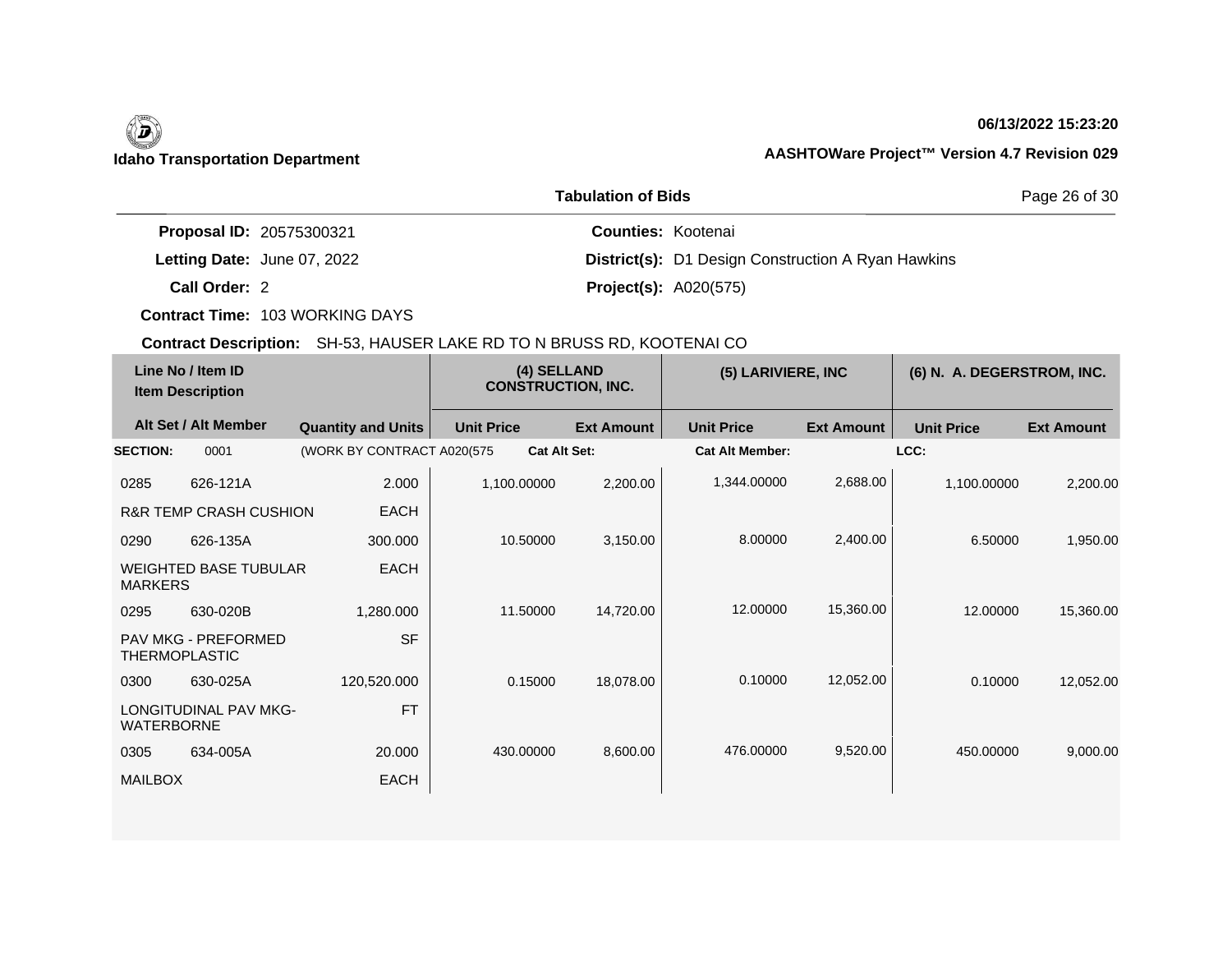## **06/13/2022 15:23:20**

|                                 | <b>Tabulation of Bids</b>                                 | Page 27 of 30 |  |
|---------------------------------|-----------------------------------------------------------|---------------|--|
| <b>Proposal ID: 20575300321</b> | <b>Counties: Kootenai</b>                                 |               |  |
| Letting Date: June 07, 2022     | <b>District(s):</b> D1 Design Construction A Ryan Hawkins |               |  |
| Call Order: 2                   | <b>Project(s): A020(575)</b>                              |               |  |

**Contract Time:** 103 WORKING DAYS

| Line No / Item ID<br><b>Item Description</b> |                                                  | (4) SELLAND<br><b>CONSTRUCTION, INC.</b> |                     | (5) LARIVIERE, INC |                        | (6) N. A. DEGERSTROM, INC. |                   |                   |
|----------------------------------------------|--------------------------------------------------|------------------------------------------|---------------------|--------------------|------------------------|----------------------------|-------------------|-------------------|
|                                              | Alt Set / Alt Member                             | <b>Quantity and Units</b>                | <b>Unit Price</b>   | <b>Ext Amount</b>  | <b>Unit Price</b>      | <b>Ext Amount</b>          | <b>Unit Price</b> | <b>Ext Amount</b> |
| <b>SECTION:</b>                              | 0001                                             | (WORK BY CONTRACT A020(575               | <b>Cat Alt Set:</b> |                    | <b>Cat Alt Member:</b> |                            | LCC:              |                   |
| 0310                                         | 675-005A                                         | (1.000)                                  | 100,000.00000       | 100,000.00         | 81,732.00000           | 81,732.00                  | 125,000.00000     | 125,000.00        |
| <b>SURVEY</b>                                |                                                  | <b>LS</b>                                |                     |                    |                        |                            |                   |                   |
| 0315                                         | 675-010A                                         | 10,000.000                               | 1.00000             | 10,000.00          | 1.00000                | 10,000.00                  | 1.00000           | 10,000.00         |
|                                              | <b>DIRECTED SURVEYING</b><br>OFFICE COMPUTATIONS | CA                                       |                     |                    |                        |                            |                   |                   |
| 0320                                         | 675-015A                                         | 10,000.000                               | 1.00000             | 10,000.00          | 1.00000                | 10,000.00                  | 1.00000           | 10,000.00         |
|                                              | DIRECTED SURVEYING CREW                          | CA                                       |                     |                    |                        |                            |                   |                   |
| 0325                                         | 677-005A                                         | (1.000)                                  | 7,500.00000         | 7,500.00           | 11,196.00000           | 11,196.00                  | 5,000.00000       | 5,000.00          |
|                                              | <b>RECORD DRAWINGS</b>                           | L S                                      |                     |                    |                        |                            |                   |                   |
| 0330                                         | S600-30A                                         | 1.000                                    | 6,150.00000         | 6,150.00           | 589.00000              | 589.00                     | 3,000.00000       | 3,000.00          |
| <b>COUPLING</b>                              | PIPE FITTING 6" PIPE                             | <b>EACH</b>                              |                     |                    |                        |                            |                   |                   |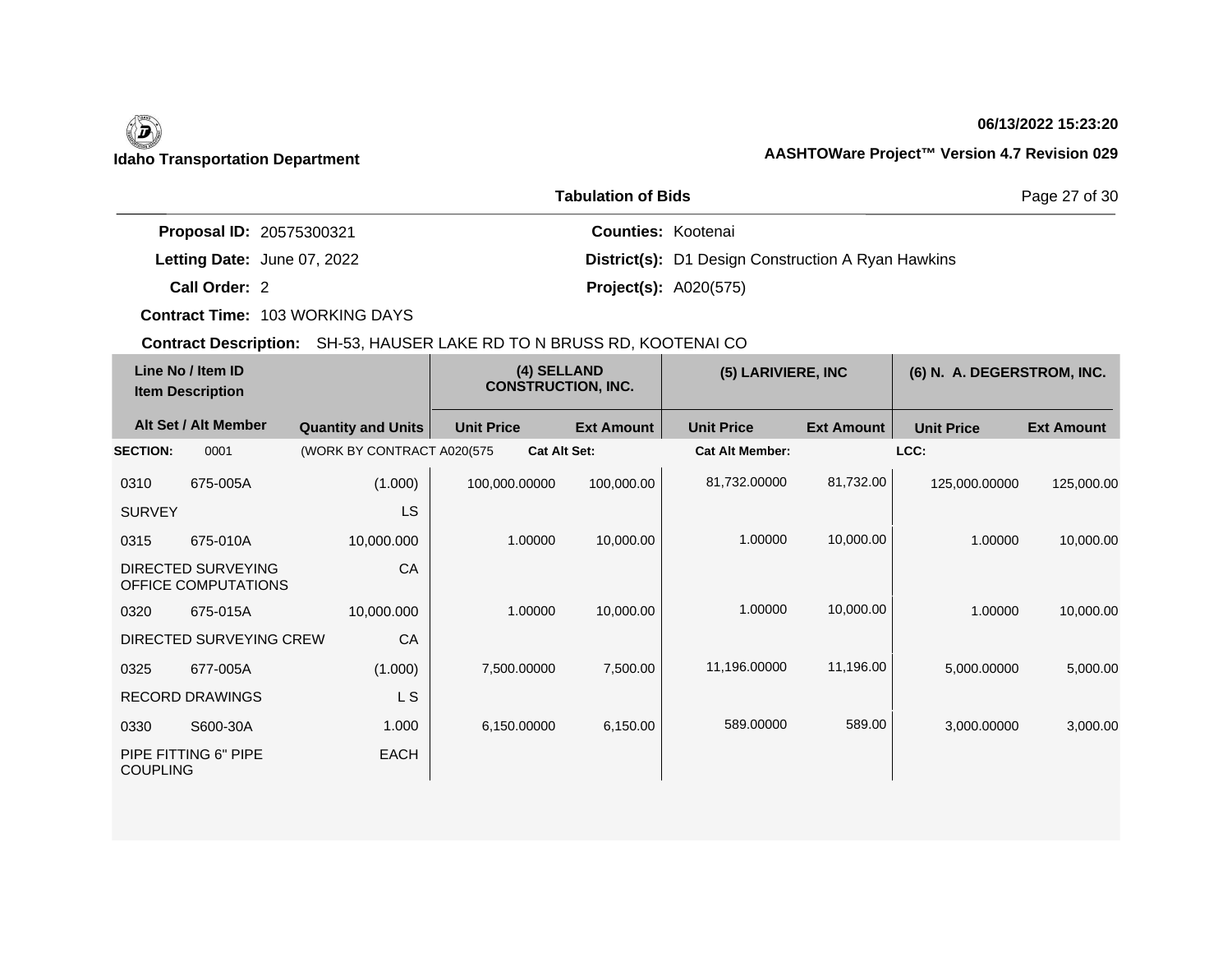### **06/13/2022 15:23:20**

|                                 | Page 28 of 30                                             |  |
|---------------------------------|-----------------------------------------------------------|--|
| <b>Proposal ID: 20575300321</b> | <b>Counties: Kootenai</b>                                 |  |
| Letting Date: June 07, 2022     | <b>District(s):</b> D1 Design Construction A Ryan Hawkins |  |
| Call Order: 2                   | <b>Project(s): A020(575)</b>                              |  |

**Contract Time:** 103 WORKING DAYS

|                        | Line No / Item ID<br><b>Item Description</b>      |                            | (4) SELLAND<br><b>CONSTRUCTION, INC.</b> |                   | (5) LARIVIERE, INC     |                   | (6) N. A. DEGERSTROM, INC. |                   |
|------------------------|---------------------------------------------------|----------------------------|------------------------------------------|-------------------|------------------------|-------------------|----------------------------|-------------------|
|                        | Alt Set / Alt Member                              | <b>Quantity and Units</b>  | <b>Unit Price</b>                        | <b>Ext Amount</b> | <b>Unit Price</b>      | <b>Ext Amount</b> | <b>Unit Price</b>          | <b>Ext Amount</b> |
| <b>SECTION:</b>        | 0001                                              | (WORK BY CONTRACT A020(575 | <b>Cat Alt Set:</b>                      |                   | <b>Cat Alt Member:</b> |                   | LCC:                       |                   |
| 0335                   | S600-30B                                          | 2.000                      | 3,800.00000                              | 7,600.00          | 852.00000              | 1,704.00          | 2,500.00000                | 5,000.00          |
| <b>ELBOW</b>           | PIPE FITTING 6" 90 DEG                            | <b>EACH</b>                |                                          |                   |                        |                   |                            |                   |
| 0340                   | S610-05A                                          | 377,000                    | 50.00000                                 | 18,850.00         | 56.00000               | 21,112.00         | 27,50000                   | 10,367.50         |
|                        | <b>REM &amp; RESET FENCE</b>                      | <b>FT</b>                  |                                          |                   |                        |                   |                            |                   |
| 0345                   | S900-50A                                          | 10,000.000                 | 1.00000                                  | 10,000.00         | 1.00000                | 10,000.00         | 1.00000                    | 10,000.00         |
|                        | <b>CONTINGENCY AMOUNT</b><br>DIRECTED LANDSCAPING | CA                         |                                          |                   |                        |                   |                            |                   |
| 0350                   | S901-05A                                          | 8.000                      | 7,600.00000                              | 60,800.00         | 3,790,00000            | 30,320.00         | 4,500.00000                | 36,000.00         |
|                        | SP DRYWELL TYPE A                                 | <b>EACH</b>                |                                          |                   |                        |                   |                            |                   |
| 0355                   | S901-05B                                          | 59.000                     | 1,300.00000                              | 76,700.00         | 391.00000              | 23,069.00         | 350,00000                  | 20,650.00         |
|                        | SP CHECK DAM TY 1                                 | <b>EACH</b>                |                                          |                   |                        |                   |                            |                   |
| 0360                   | S901-05C                                          | 2.000                      | 9,000.00000                              | 18,000.00         | 10,037.00000           | 20,074.00         | 10,000.00000               | 20,000.00         |
| <b>SP SPLICE VAULT</b> |                                                   | <b>EACH</b>                |                                          |                   |                        |                   |                            |                   |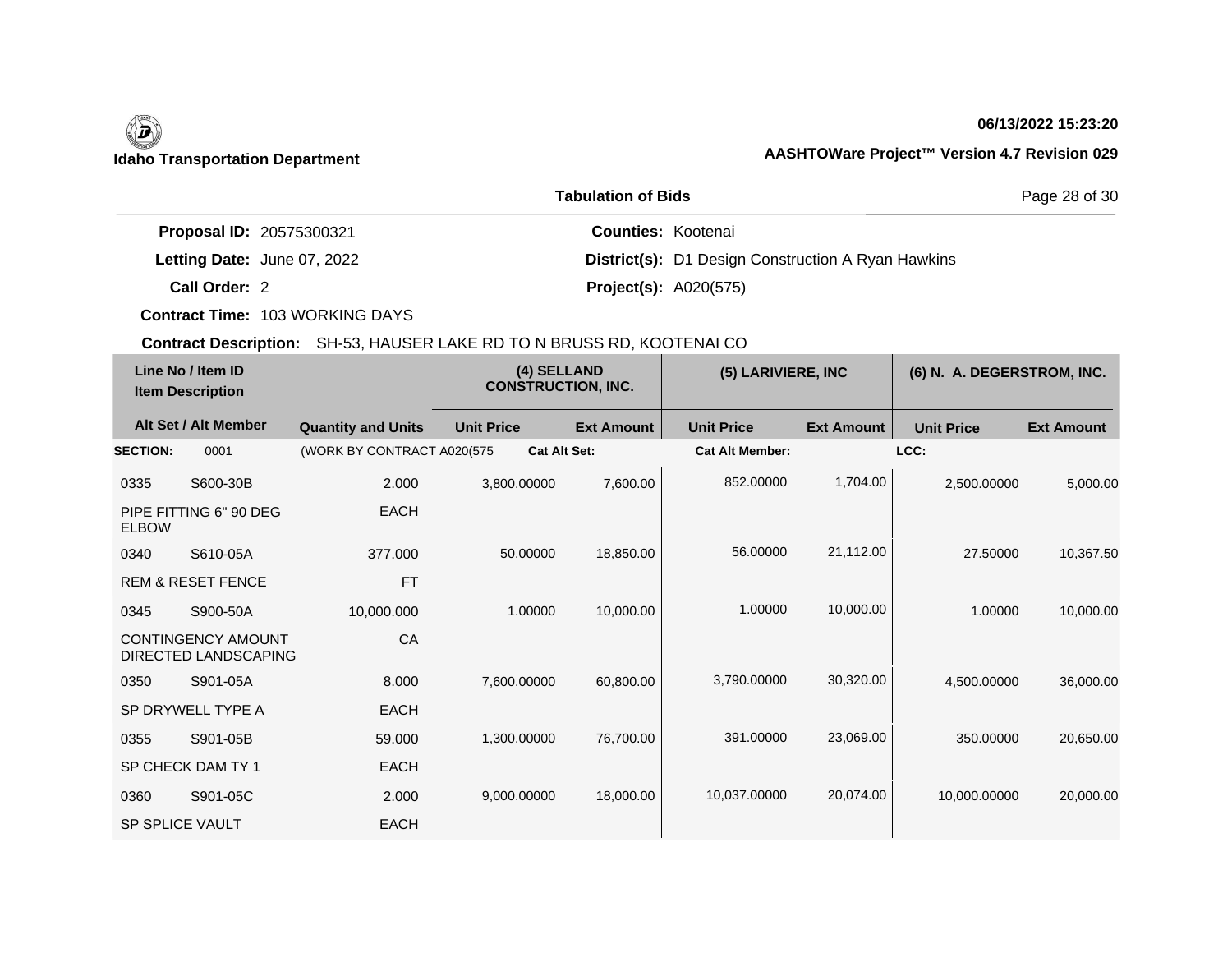## **06/13/2022 15:23:20**

|                             | <b>Tabulation of Bids</b>                                 | Page 29 of 30 |
|-----------------------------|-----------------------------------------------------------|---------------|
| Proposal ID: 20575300321    | <b>Counties: Kootenai</b>                                 |               |
| Letting Date: June 07, 2022 | <b>District(s):</b> D1 Design Construction A Ryan Hawkins |               |
| Call Order: 2               | <b>Project(s): A020(575)</b>                              |               |

**Contract Time:** 103 WORKING DAYS

| Line No / Item ID<br><b>Item Description</b> |                                                      | (4) SELLAND<br><b>CONSTRUCTION, INC.</b> |                     | (5) LARIVIERE, INC |                        | (6) N. A. DEGERSTROM, INC. |                   |                   |
|----------------------------------------------|------------------------------------------------------|------------------------------------------|---------------------|--------------------|------------------------|----------------------------|-------------------|-------------------|
|                                              | Alt Set / Alt Member                                 | <b>Quantity and Units</b>                | <b>Unit Price</b>   | <b>Ext Amount</b>  | <b>Unit Price</b>      | <b>Ext Amount</b>          | <b>Unit Price</b> | <b>Ext Amount</b> |
| <b>SECTION:</b>                              | 0001                                                 | (WORK BY CONTRACT A020(575               | <b>Cat Alt Set:</b> |                    | <b>Cat Alt Member:</b> |                            | LCC:              |                   |
| 0365                                         | S901-05D                                             | 1.000                                    | 1,250.00000         | 1,250.00           | 2,799.00000            | 2,799.00                   | 5,000.00000       | 5,000.00          |
|                                              | SP REM & RELOCATE GATE                               | <b>EACH</b>                              |                     |                    |                        |                            |                   |                   |
| 0370                                         | S901-05E                                             | 4.000                                    | 4,000.00000         | 16,000.00          | 3,006.00000            | 12,024.00                  | 1,750.00000       | 7,000.00          |
|                                              | SP 6" GATE VALVE                                     | <b>EACH</b>                              |                     |                    |                        |                            |                   |                   |
| 0375                                         | S904-05A                                             | (1.000)                                  | 30,000.00000        | 30,000.00          | 33,404.00000           | 33,404.00                  | 50,000.00000      | 50,000.00         |
|                                              | SP CONSTRUCTION OF<br><b>WEIGH-IN-MOTION STATION</b> | <b>LS</b>                                |                     |                    |                        |                            |                   |                   |
| 0380                                         | S911-05A                                             | 28,692.000                               | 3.95000             | 113,333.40         | 4.50000                | 129,114.00                 | 11.00000          | 315,612.00        |
|                                              | SP FIBER OPTIC CONDUIT                               | <b>FT</b>                                |                     |                    |                        |                            |                   |                   |
| 0385                                         | S911-05B                                             | 35,650.000                               | 1.10000             | 39,215.00          | 0.65000                | 23,172.50                  | 1.00000           | 35,650.00         |
|                                              | SP PAVEMENT NOTCH<br><b>WEDGE JOINT AND ADHESIVE</b> | <b>FT</b>                                |                     |                    |                        |                            |                   |                   |
| 0390                                         | S911-05C                                             | 2,777.000                                | 49.00000            | 136,073.00         | 49.00000               | 136,073.00                 | 60.00000          | 166,620.00        |
|                                              | SP 6" WATER MAIN                                     | <b>FT</b>                                |                     |                    |                        |                            |                   |                   |